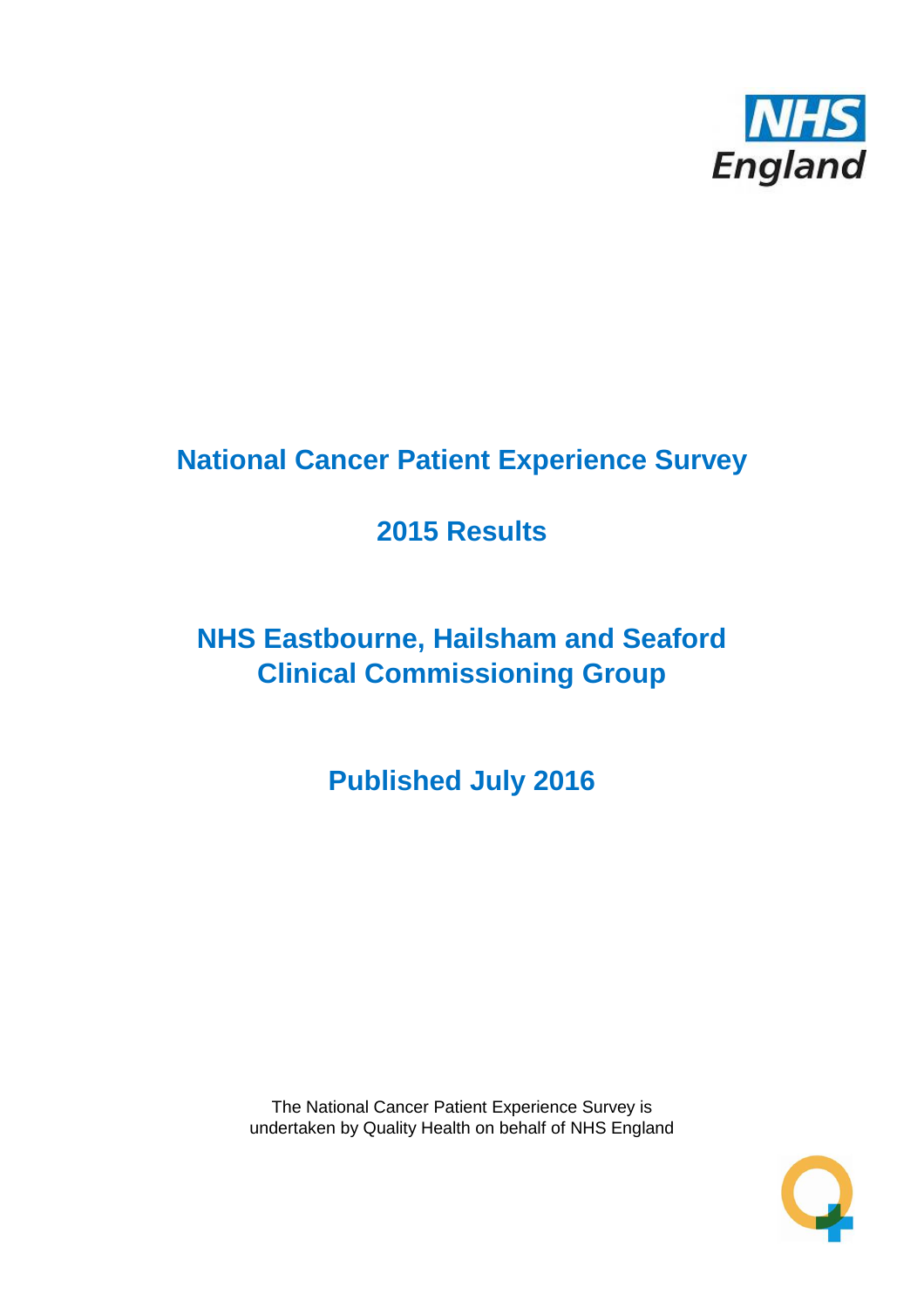### **Introduction**

The National Cancer Patient Experience Survey 2015 is the fifth iteration of the survey first undertaken in 2010. It has been designed to monitor national progress on cancer care; to provide information to drive local quality improvements; to assist commissioners and providers of cancer care; and to inform the work of the various charities and stakeholder groups supporting cancer patients.

The survey was overseen by a national Cancer Patient Experience Advisory Group. This Advisory Group set the principles and objectives of the survey programme and guided questionnaire development.

The survey was commissioned and managed by NHS England. The survey provider, Quality Health, is responsible for designing, running and analysing the survey.

Full national results and other reports are available at www.ncpes.co.uk

Further details on the survey methodology and changes to the 2015 survey can be found in the Annex. Note that a number of significant changes were made to the 2015 survey so caution should be taken in directly comparing data from the 2015 survey to the findings of the previous CPES surveys. No comparisons with previous surveys are presented in this report.

#### **This report**

The report shows how this CCG scored for each question in the survey, compared with national results. It is aimed at helping individual CCGs to understand their performance and identify areas for local improvement.

Note that responses for questions with 1-20 respondents have been suppressed. This is to protect patient confidentiality and because uncertainty around the result is too great.

#### **Data tables**

The data tables presented in this report show the following for each question:

- **Column 1** shows the number of respondents to this question
- **Column 2** shows the unadjusted 2015 score for this CCG
- **Column 3** shows the case-mix adjusted 2015 score for this CCG
- **Column 4** shows the lower limit of the expected range of scores for this CCG (the top of the pale blue section on the Comparability chart - see below)
- **Column 5** shows the upper limit of the expected range of scores for this CCG (the bottom of the dark blue section on the Comparability chart - see below)
- **Column 6** shows the National Average score for this question.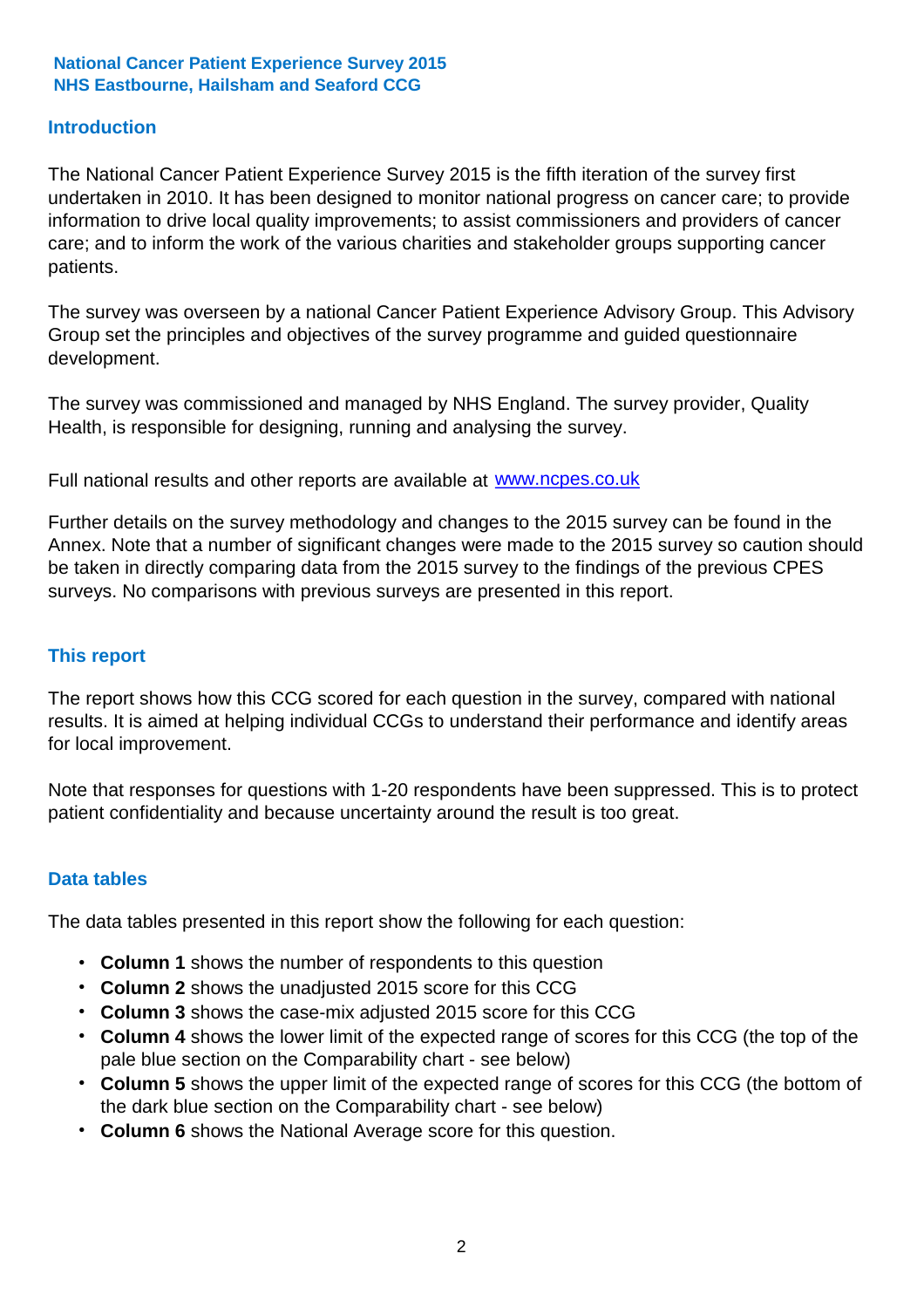Results for individual response options are presented in the detailed data tables **WWW.ncpes.co.uk** Confidence Intervals for unadjusted and case-mix adjusted data are provided in these tables.

Expected ranges and 95% Confidence Intervals highlight the uncertainty around the results. The size of the expected ranges and confidence intervals will be different for each question, and depends on the number of respondents and the range of their responses.

For further details on case-mix adjustment and the scoring methodology used, please refer to the Annex.

### **Comparability charts**

For the 2015 survey, we have adopted the CQC standard for reporting comparative performance, based on calculation of "expected ranges". This means that CCGs will be flagged as outliers only if there is statistical evidence that their scores deviate (positively or negatively) from the range of scores that would be expected for CCGs of the same size.

The Comparability charts in this report show a bar with these expected ranges (in grey), higher than expected (in dark blue), and lower than expected (in pale blue). A black dot represents the actual score of this CCG.

The same colour convention has been used in Column 3 of the Data tables.

For further details on expected ranges, please refer to the technical document at **www.ncpes.co.uk** 

#### **Tumour group tables**

The final set of tables in this report show the scores for each question for each of the 13 tumour groups, with a comparative national score for that tumour group.

These breakdowns are intended as additional information for CCGs to understand the differences between the experiences of patients with different types of cancer. The numbers are generally relatively small and may not be statistically significant. They should therefore be treated with some caution.

#### **Notes on specific questions**

Question 5 in the survey has not been scored. However, the unscored data is useful and has been published alongside the other results in this report. This question asked respondents to "tick all that apply". The results show all of the responses given including where respondents chose two or more options.

Questions used to direct respondents to different parts of the survey (questions 4, 17, 24, 27, 40, 43, 46) and other demographic and information questions are not reported.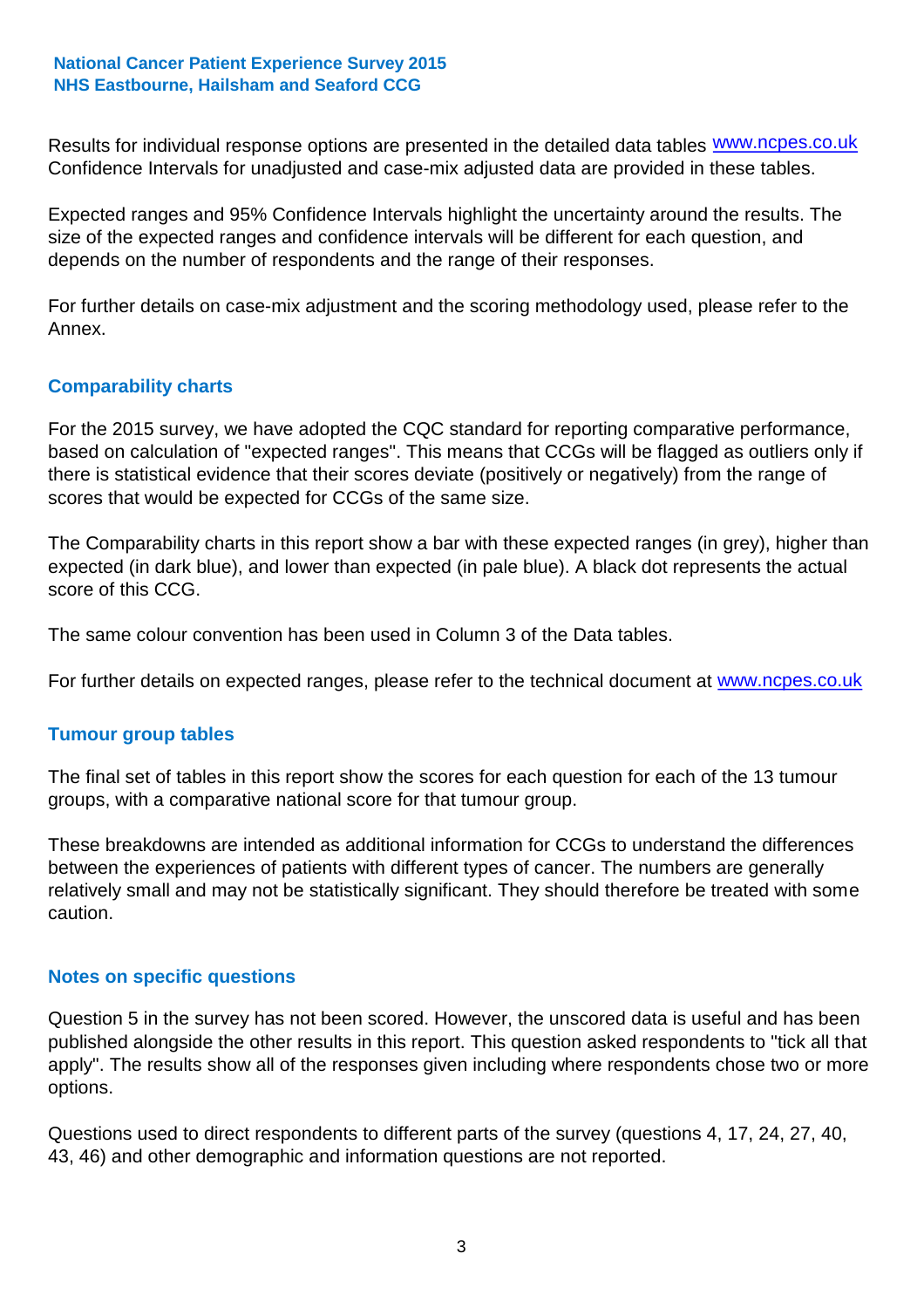#### **How to use the data**

Unadjusted data should be used to see the actual responses from patients relating to the CCG.

Case-mix adjusted data, together with expected ranges, should be used to understand whether the results are significantly higher or lower than national results.

Case-mix adjusted data, together with (case-mix adjusted) Confidence Intervals (presented in the detailed data tables **www.ncpes.co.uk**), should be used to understand whether the results are significantly higher or lower than the results for another CCG.

#### **Response rates**

Numbers of respondents by tumour group, age and gender can be found in the Annex.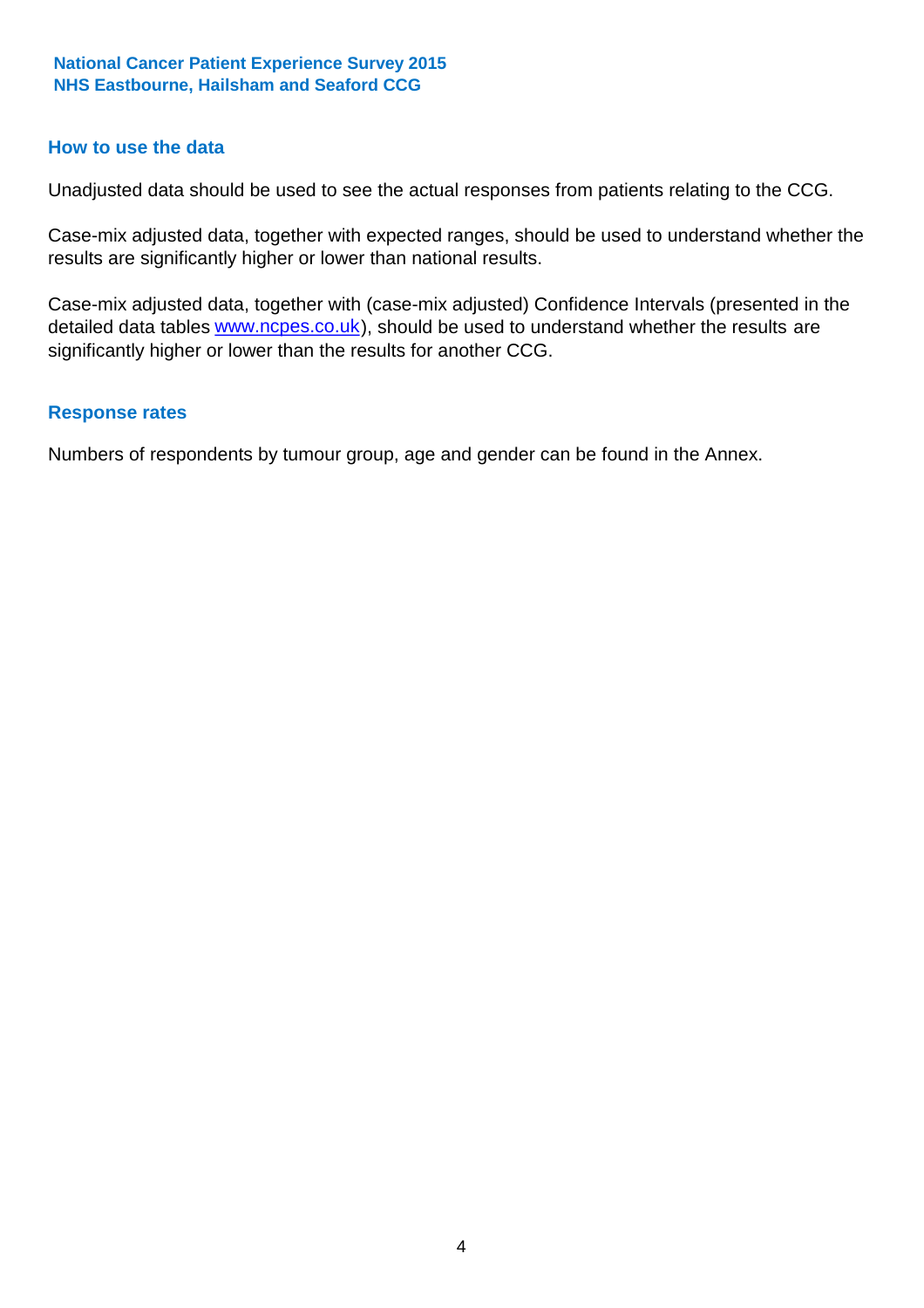### **Executive Summary**

average rating of **8.8**. Asked to rate their care on a scale of zero (very poor) to 10 (very good), respondents gave an

The following questions are included in phase 1 of the Cancer Dashboard developed by Public Health England and NHS England\*:

- **79%** of respondents said that they were definitely involved as much as they wanted to be in decisions about their care and treatment
- **93%** of respondents said that they were given the name of a Clinical Nurse Specialist who would support them through their treatment
- when asked how easy or difficult it had been to contact their Clinical Nurse Specialist 85% of respondents said that it had been 'quite easy' or 'very easy'
- **88%** of respondents said that, overall, they were always treated with dignity and respect they were in hospital
- **96%** of respondents said that hospital staff told them who to contact if they were worried about their condition or treatment after they left hospital
- **68%** of respondents said that they thought the GPs and nurses at their general practice definitely did everything they could to support them while they were having cancer treatment.

Detailed results for these and other questions are set out in the sections that follow.

#### \* www.cancerdata.nhs.uk/dashboard

The questions were selected in discussion with the national Cancer Patient Experience Advisory Group and reflect four key patient experience domains: provision of information; involvement in decisions; care transition; interpersonal relations, respect and dignity. The figures presented above are all case-mix adjusted.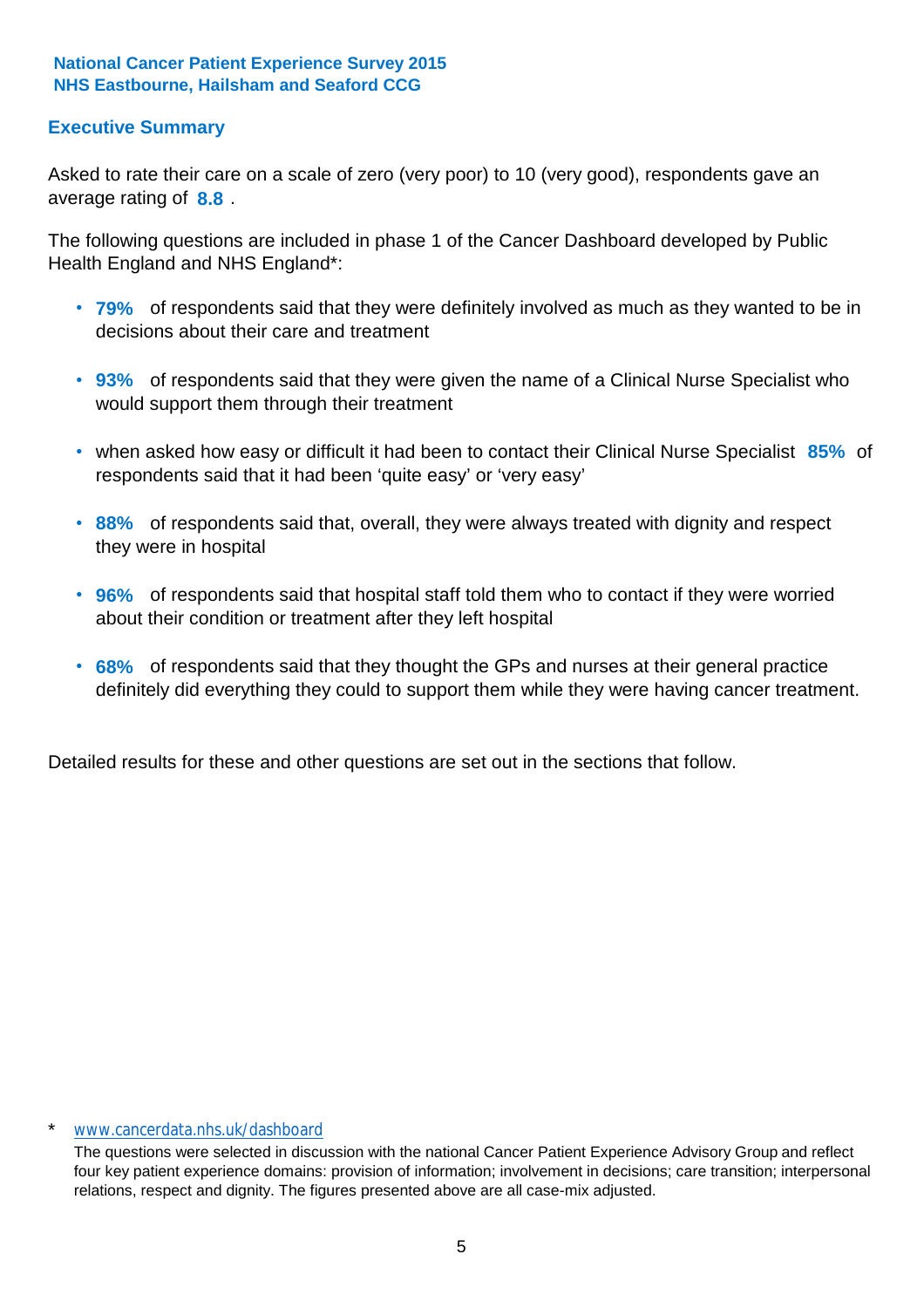# **Questions which scored outside expected range**

| 2015 Case-mix Adjusted |                                                                                           |                                              |                                               |                                     |                                     |                              |
|------------------------|-------------------------------------------------------------------------------------------|----------------------------------------------|-----------------------------------------------|-------------------------------------|-------------------------------------|------------------------------|
| Question               |                                                                                           | for this<br>respondents<br>Number of<br>င္ပင | Percentage<br>this<br>2015<br>CCG<br><b>i</b> | Lower limit of<br>expected<br>range | Upper limit of<br>expected<br>range | Average<br>National<br>Score |
|                        | Finding out what was wrong with you                                                       |                                              |                                               |                                     |                                     |                              |
| Q11                    | Patient given easy to understand written information about the<br>type of cancer they had | 312                                          | 77%                                           | 67%                                 | 77%                                 | 72%                          |
|                        | Deciding the best treatment for you                                                       |                                              |                                               |                                     |                                     |                              |
| Q <sub>14</sub>        | Patient given practical advice and support in dealing with side<br>effects of treatment   | 320                                          | 73%                                           | 61%                                 | 71%                                 | 66%                          |
|                        | <b>Clinical Nurse Specialist</b>                                                          |                                              |                                               |                                     |                                     |                              |
| Q17                    | Patient given the name of the CNS who would support them<br>through their treatment       | 325                                          | 93%                                           | 87%                                 | 93%                                 | 90%                          |
|                        | Hospital care as a day patient / outpatient                                               |                                              |                                               |                                     |                                     |                              |
| Q41                    | Patient was able to discuss worries or fears with staff during<br>visit                   | 237                                          | 78%                                           | 64%                                 | 76%                                 | 70%                          |
| Q48                    | Patient given understandable information about whether<br>chemotherapy was working        | 139                                          | 76%                                           | 60%                                 | 76%                                 | 68%                          |
|                        | Your overall NHS care                                                                     |                                              |                                               |                                     |                                     |                              |
| Q58                    | Taking part in cancer research discussed with patient                                     | 321                                          | 20%                                           | 21%                                 | 36%                                 | 28%                          |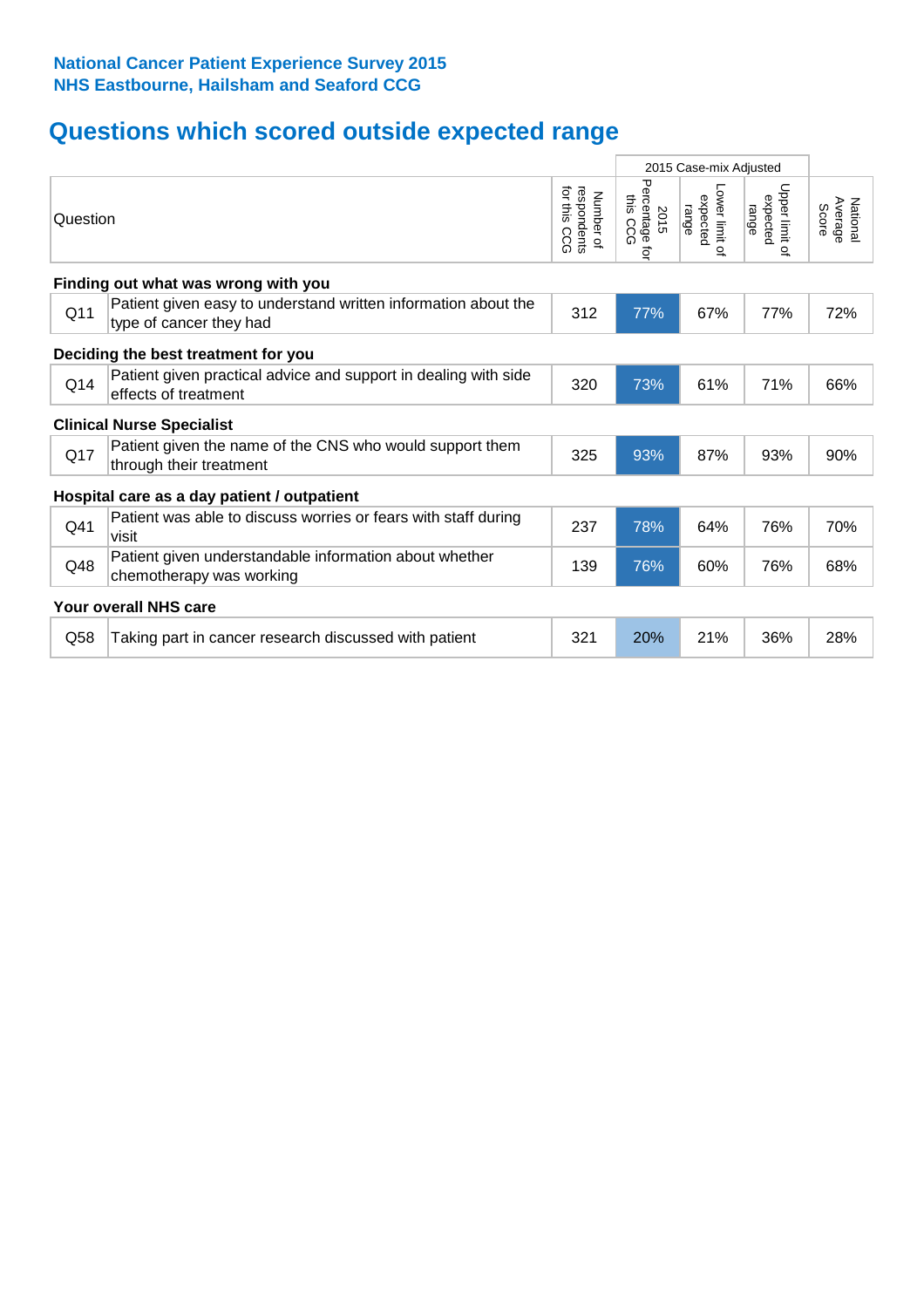# **CCG results**

### **Seeing your GP**



|    |                                                                |                                         |                             |               | 2015 Case-mix Adjusted     |                            |                           |
|----|----------------------------------------------------------------|-----------------------------------------|-----------------------------|---------------|----------------------------|----------------------------|---------------------------|
|    | Question                                                       | respondents<br>Number<br>$\overline{a}$ | 2015<br>Unadjusted<br>Score | 2015<br>Score | Expected<br>range<br>lower | Expected<br>range<br>nbber | National Average<br>Score |
| Q1 | Saw GP once / twice before being told had to go to<br>hospital | 245                                     | 78%                         | 77%           | 70%                        | 81%                        | 76%                       |
| Q2 | Patient thought they were seen as soon as necessary            | 325                                     | 81%                         | 81%           | 78%                        | 86%                        | 82%                       |

|    |                                                                             |                                                 | No. |
|----|-----------------------------------------------------------------------------|-------------------------------------------------|-----|
|    | Beforehand, did you have all the<br>information you needed about your test? | Yes                                             | 233 |
|    |                                                                             | No, I would have liked more written information | 15  |
| Q5 |                                                                             | No, I would have liked more verbal information  | 15  |
|    |                                                                             | I did not need / want any information           | 14  |
|    |                                                                             | Don't know / can't remember                     | 19  |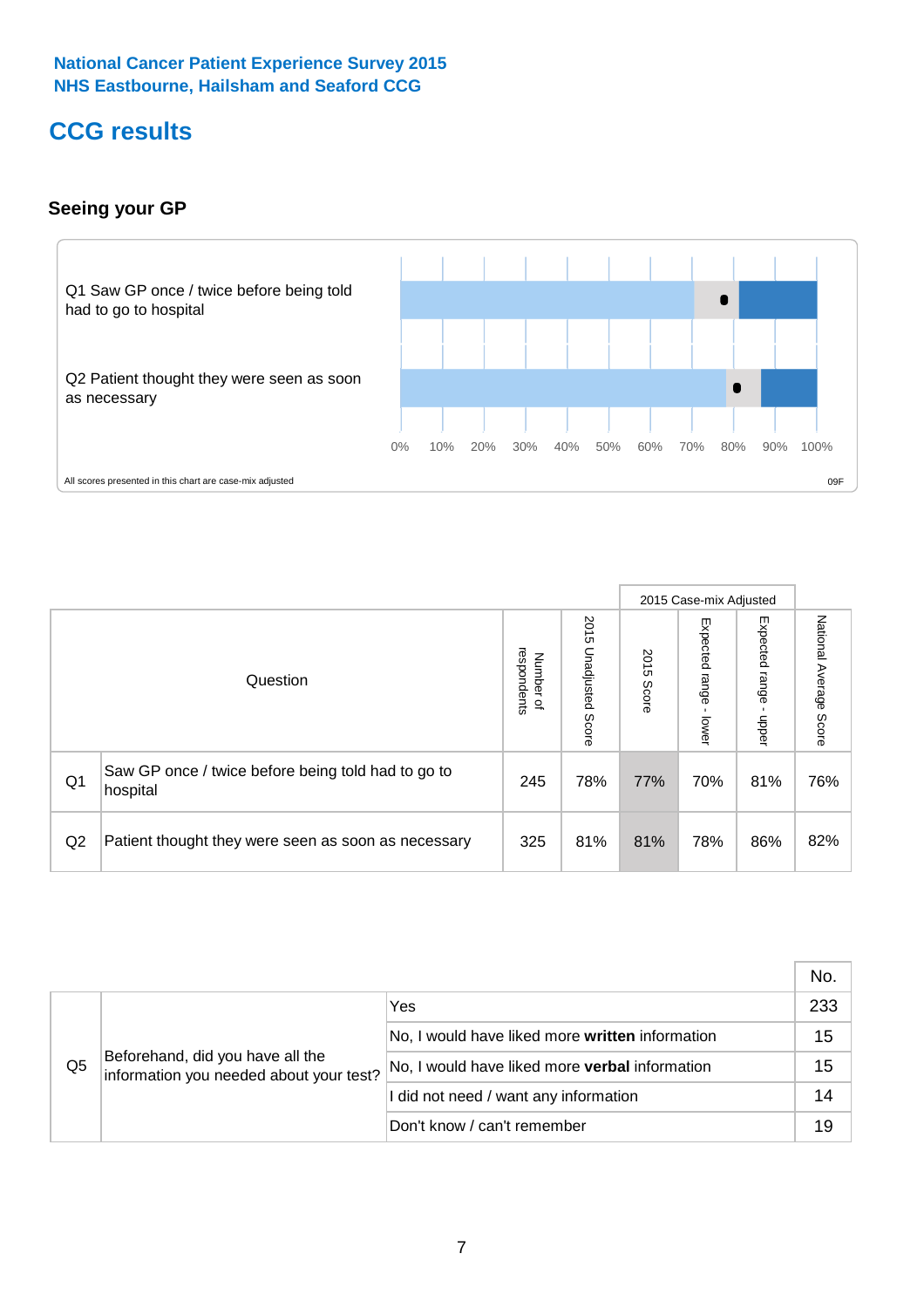### **Diagnostic tests**



|                |                                                                       |                                   |                             |               | 2015 Case-mix Adjusted  |                         |                           |
|----------------|-----------------------------------------------------------------------|-----------------------------------|-----------------------------|---------------|-------------------------|-------------------------|---------------------------|
|                | Question                                                              | respondents<br>Number<br>$\Omega$ | 2015<br>Unadjusted<br>Score | 2015<br>Score | Expected range<br>lower | Expected range<br>nbber | National Average<br>Score |
| Q <sub>6</sub> | The length of time waiting for the test to be done was<br>about right | 262                               | 85%                         | 85%           | 82%                     | 91%                     | 87%                       |
| Q7             | Given complete explanation of test results in<br>understandable way   | 264                               | 80%                         | 80%           | 74%                     | 84%                     | 79%                       |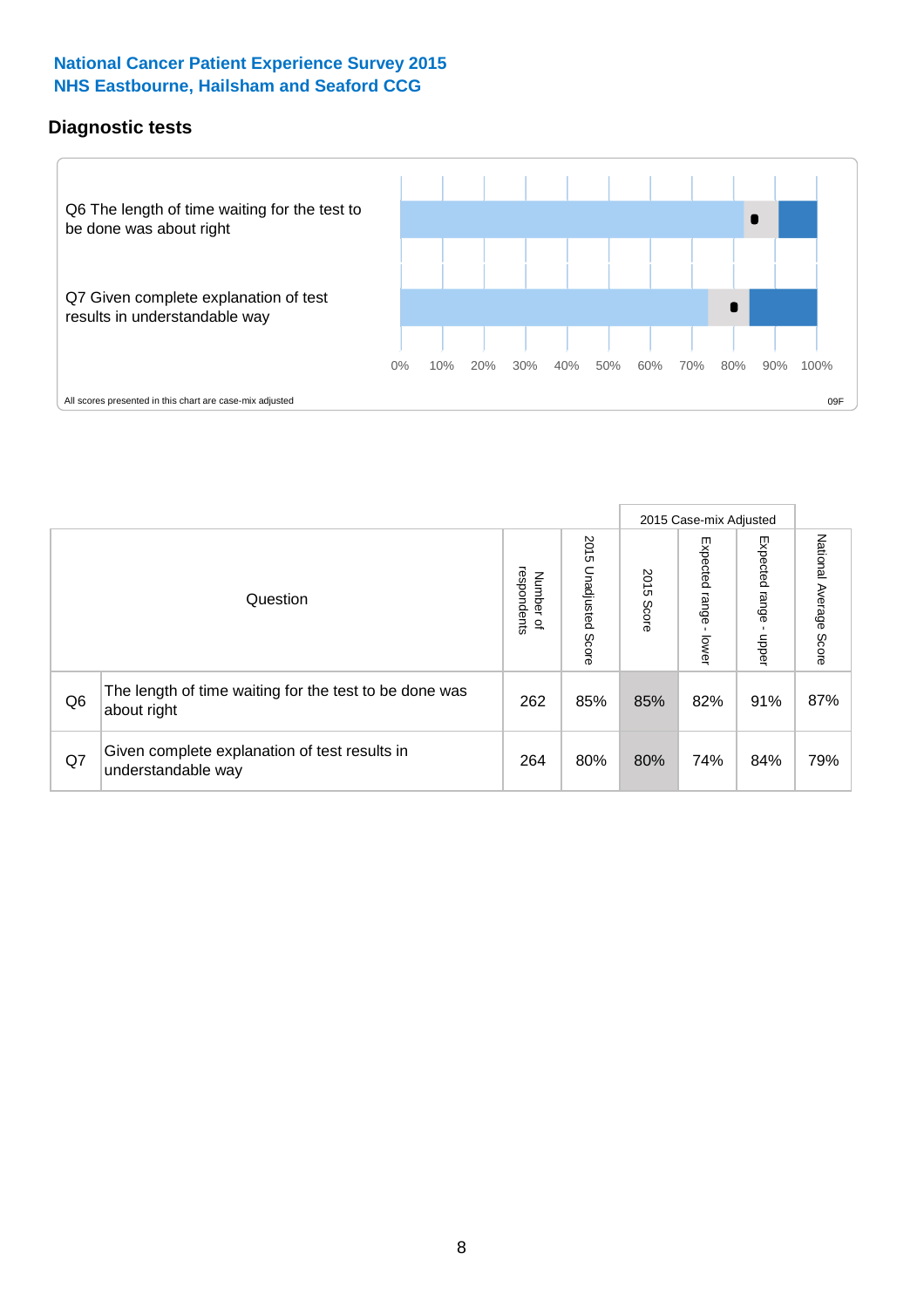#### **Finding out what was wrong with you**



|                 |                                                                                            |                          |                                      |               | 2015 Case-mix Adjusted                    |                        |                        |
|-----------------|--------------------------------------------------------------------------------------------|--------------------------|--------------------------------------|---------------|-------------------------------------------|------------------------|------------------------|
|                 | Question                                                                                   | respondents<br>Number of | 201<br>Cη<br><b>Unadjusted Score</b> | 2015<br>Score | Expected range<br>$\blacksquare$<br>lower | Expected range - upper | National Average Score |
| Q8              | Patient told they could bring a family member or friend<br>when first told they had cancer | 270                      | 80%                                  | 80%           | 74%                                       | 84%                    | 79%                    |
| Q <sub>9</sub>  | Patient felt they were told sensitively that they had cancer                               | 326                      | 87%                                  | 87%           | 80%                                       | 88%                    | 84%                    |
| Q10             | Patient completely understood the explanation of what<br>was wrong                         | 331                      | 76%                                  | 77%           | 68%                                       | 78%                    | 73%                    |
| Q <sub>11</sub> | Patient given easy to understand written information<br>about the type of cancer they had  | 312                      | 77%                                  | 77%           | 67%                                       | 77%                    | 72%                    |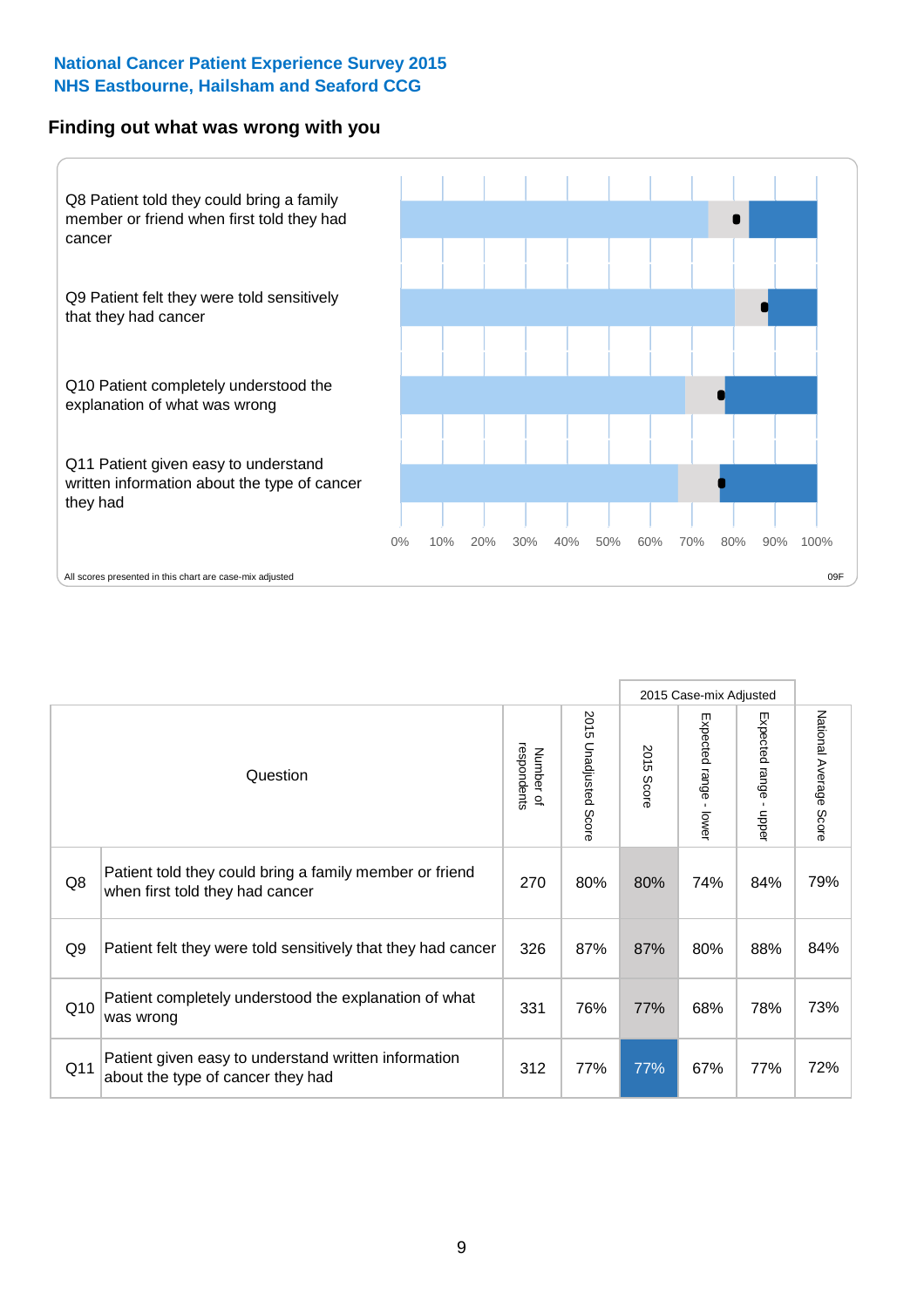### **Finding out what was wrong with you**



|                 |                                                                                         |                          |                                 |               | 2015 Case-mix Adjusted                  |                        |                        |
|-----------------|-----------------------------------------------------------------------------------------|--------------------------|---------------------------------|---------------|-----------------------------------------|------------------------|------------------------|
|                 | Question                                                                                | respondents<br>Number of | 2015<br><b>Unadjusted Score</b> | 2015<br>Score | Expected range<br>$\mathbf{r}$<br>lower | Expected range - upper | National Average Score |
| Q12             | Patient felt that treatment options were completely<br>explained                        | 279                      | 86%                             | 86%           | 78%                                     | 87%                    | 83%                    |
| Q13             | Possible side effects explained in an understandable way                                | 312                      | 77%                             | 78%           | 68%                                     | 78%                    | 73%                    |
| Q14             | Patient given practical advice and support in dealing with<br>side effects of treatment | 320                      | 74%                             | 73%           | 61%                                     | 71%                    | 66%                    |
| Q <sub>15</sub> | Patient definitely told about side effects that could affect<br>them in the future      | 295                      | 57%                             | 58%           | 49%                                     | 60%                    | 54%                    |
| Q16             | Patient definitely involved in decisions about care and<br>treatment                    | 323                      | 80%                             | 79%           | 73%                                     | 82%                    | 78%                    |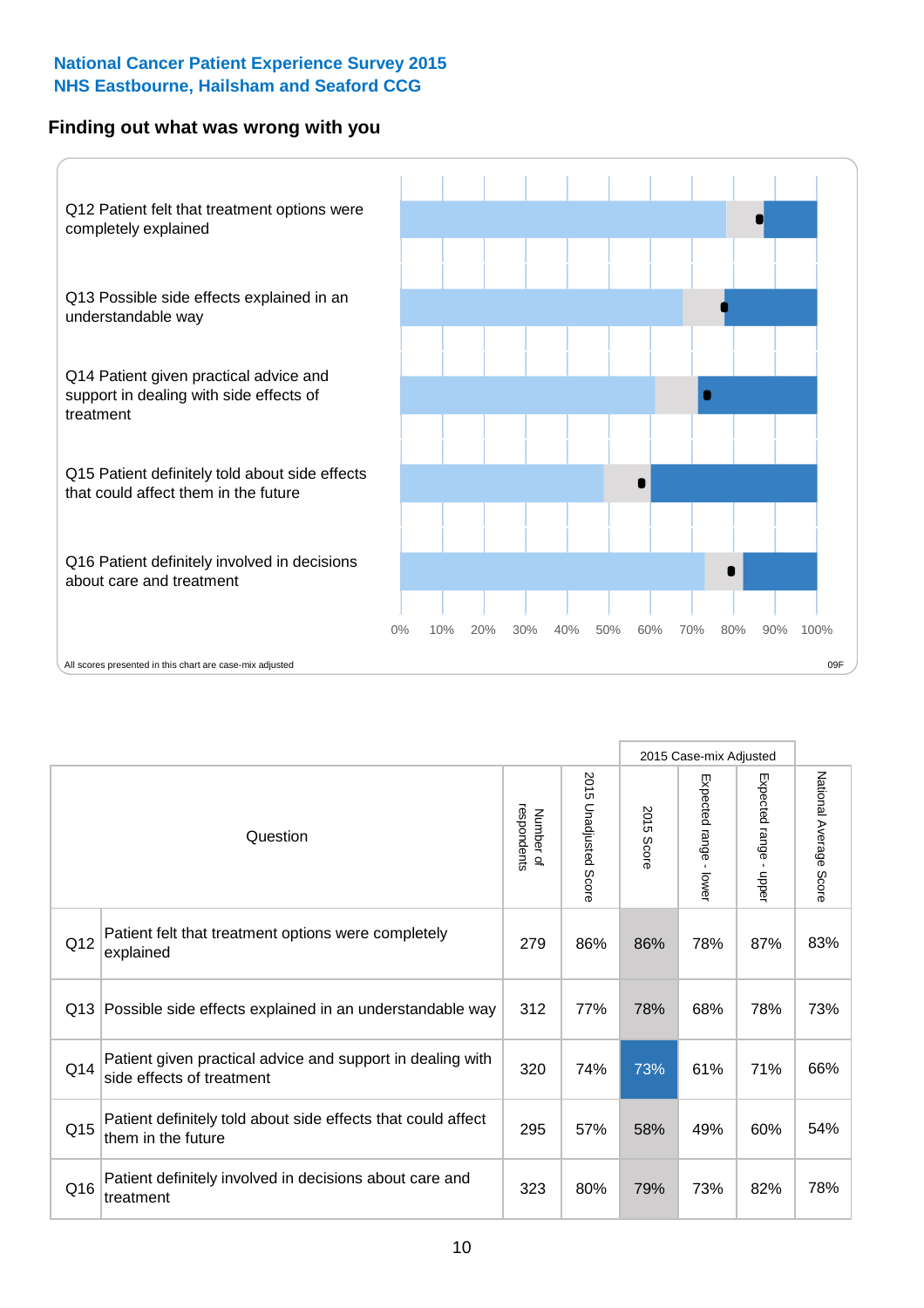### **Clinical Nurse Specialist**



|     |                                                                                     |                          |                       |               | 2015 Case-mix Adjusted  |                         |                                  |
|-----|-------------------------------------------------------------------------------------|--------------------------|-----------------------|---------------|-------------------------|-------------------------|----------------------------------|
|     | Question                                                                            | Number of<br>respondents | 2015 Unadjusted Score | 2015<br>Score | Expected range<br>lower | Expected range<br>nbber | National Average<br><b>Score</b> |
| Q17 | Patient given the name of the CNS who would support<br>them through their treatment | 325                      | 93%                   | 93%           | 87%                     | 93%                     | 90%                              |
| Q18 | Patient found it easy to contact their CNS                                          | 276                      | 85%                   | 85%           | 82%                     | 91%                     | 87%                              |
| Q19 | Get understandable answers to important questions all or<br>most of the time        | 266                      | 89%                   | 88%           | 85%                     | 92%                     | 89%                              |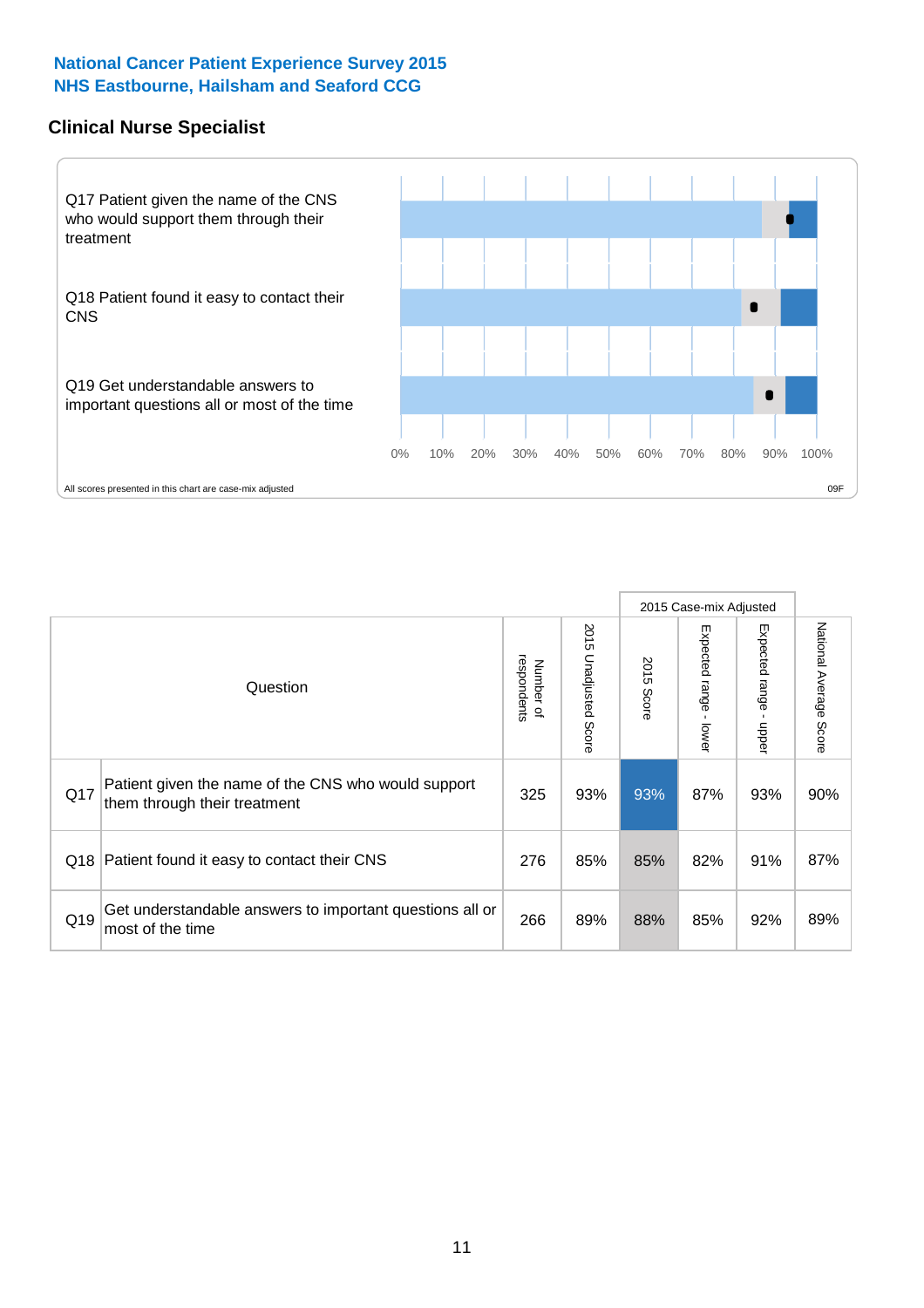#### **Support for people with cancer**



|                 |                                                                                            |                          |                                 |               | 2015 Case-mix Adjusted  |                                           |                        |
|-----------------|--------------------------------------------------------------------------------------------|--------------------------|---------------------------------|---------------|-------------------------|-------------------------------------------|------------------------|
|                 | Question                                                                                   | respondents<br>Number of | 2015<br><b>Unadjusted Score</b> | 2015<br>Score | Expected range<br>lower | Expected range<br>$\blacksquare$<br>nbber | National Average Score |
| Q <sub>20</sub> | Hospital staff gave information about support groups                                       | 235                      | 78%                             | 79%           | 78%                     | 88%                                       | 83%                    |
| Q <sub>21</sub> | Hospital staff gave information about impact cancer could<br>have on day to day activities | 195                      | 82%                             | 82%           | 75%                     | 86%                                       | 81%                    |
| Q <sub>22</sub> | Hospital staff gave information on getting financial help                                  | 162                      | 59%                             | 59%           | 47%                     | 62%                                       | 55%                    |
| Q <sub>23</sub> | Hospital staff told patient they could get free prescriptions                              | 132                      | 80%                             | 81%           | 73%                     | 87%                                       | 80%                    |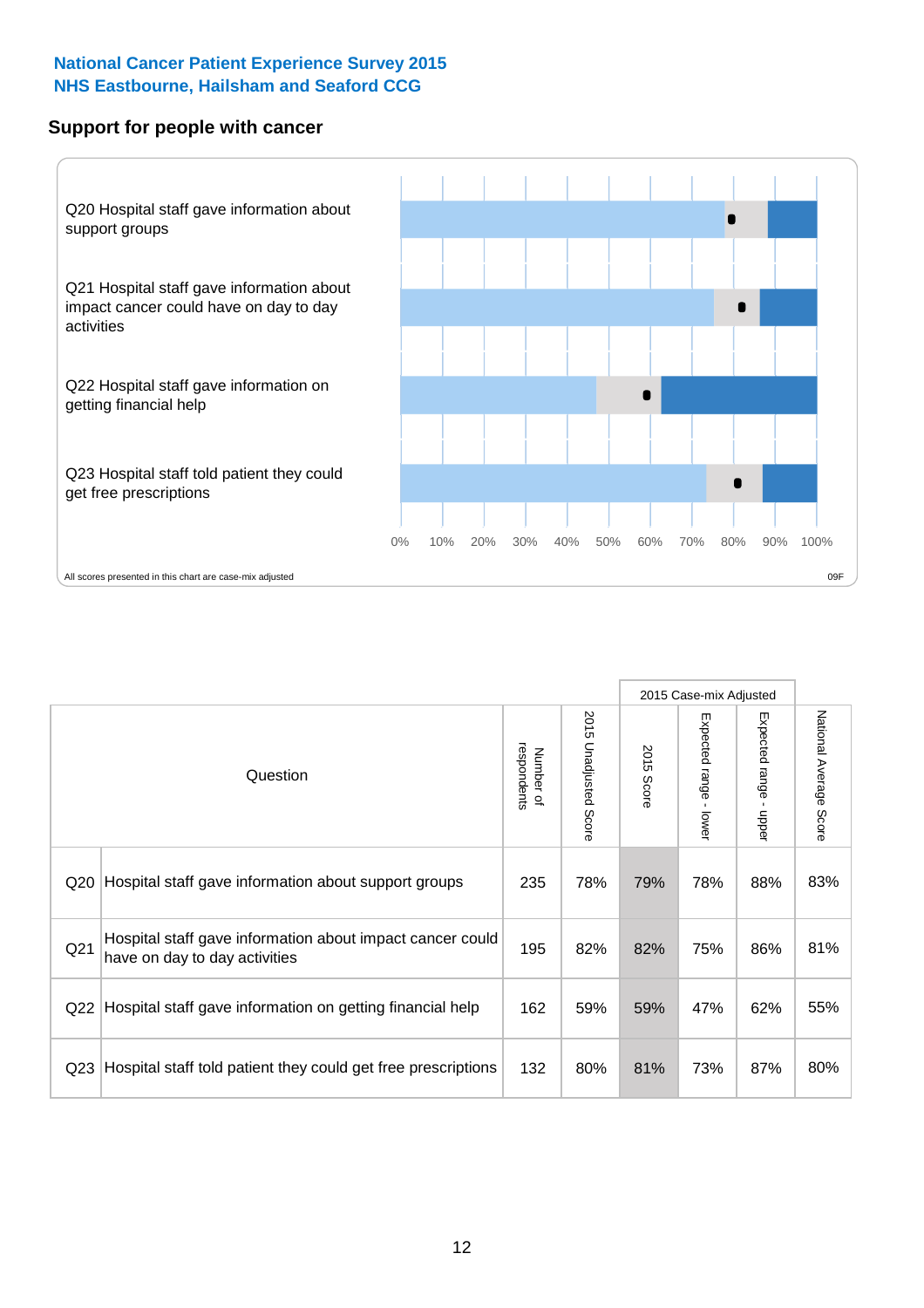## **Operations**



|     |                                                                 |                                              |                             |               | 2015 Case-mix Adjusted     |                           |                              |
|-----|-----------------------------------------------------------------|----------------------------------------------|-----------------------------|---------------|----------------------------|---------------------------|------------------------------|
|     | Question                                                        | respondents<br>Number<br>$\overline{\sigma}$ | 2015<br>Unadjusted<br>Score | 2015<br>Score | Expected<br>range<br>lower | Expected<br>range<br>dddn | National<br>Average<br>Score |
| Q26 | Staff explained how operation had gone in<br>understandable way | 178                                          | 84%                         | 83%           | 71%                        | 84%                       | 78%                          |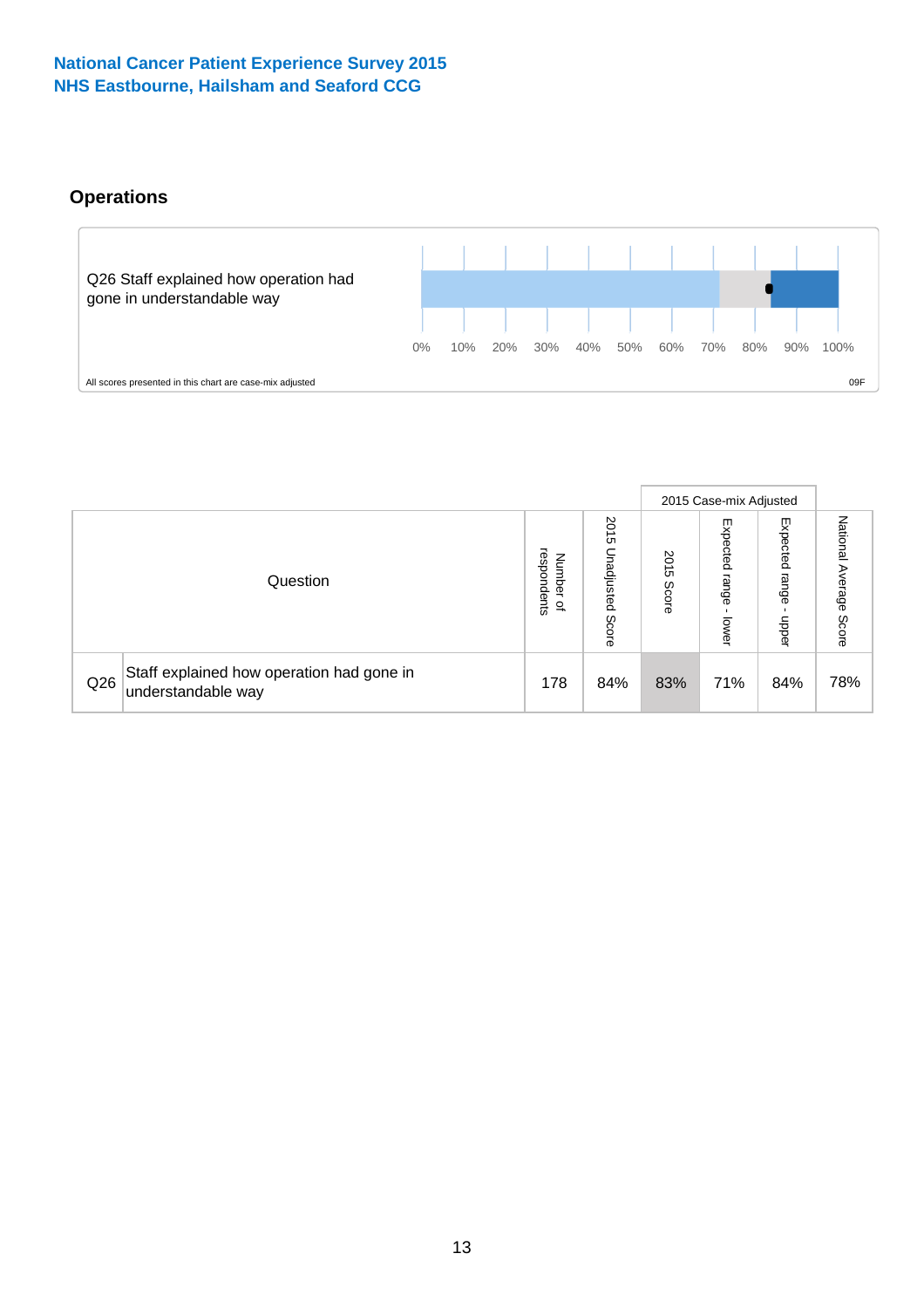### **Hospital care as an inpatient (Part 1 of 3)**



All scores presented in this chart are case-mix adjusted  $09F$ 

|                 |                                                                                           |                          |                       |                      | 2015 Case-mix Adjusted                  |                           |                        |
|-----------------|-------------------------------------------------------------------------------------------|--------------------------|-----------------------|----------------------|-----------------------------------------|---------------------------|------------------------|
|                 | Question                                                                                  | respondents<br>Number of | 2015 Unadjusted Score | 2015<br><b>Score</b> | Expected range<br>$\mathbf{r}$<br>lower | Expected range<br>- nbbeu | National Average Score |
| Q28             | Groups of doctors or nurses did not talk in front of patient<br>as if they were not there | 213                      | 82%                   | 83%                  | 76%                                     | 87%                       | 81%                    |
| Q29             | Patient had confidence and trust in all doctors treating<br>them                          | 213                      | 81%                   | 81%                  | 79%                                     | 89%                       | 84%                    |
| Q30             | Patient's family or someone close definitely had<br>opportunity to talk to doctor         | 185                      | 76%                   | 76%                  | 66%                                     | 79%                       | 72%                    |
| Q <sub>31</sub> | Patient had confidence and trust in all ward nurses                                       | 214                      | 71%                   | 71%                  | 66%                                     | 78%                       | 72%                    |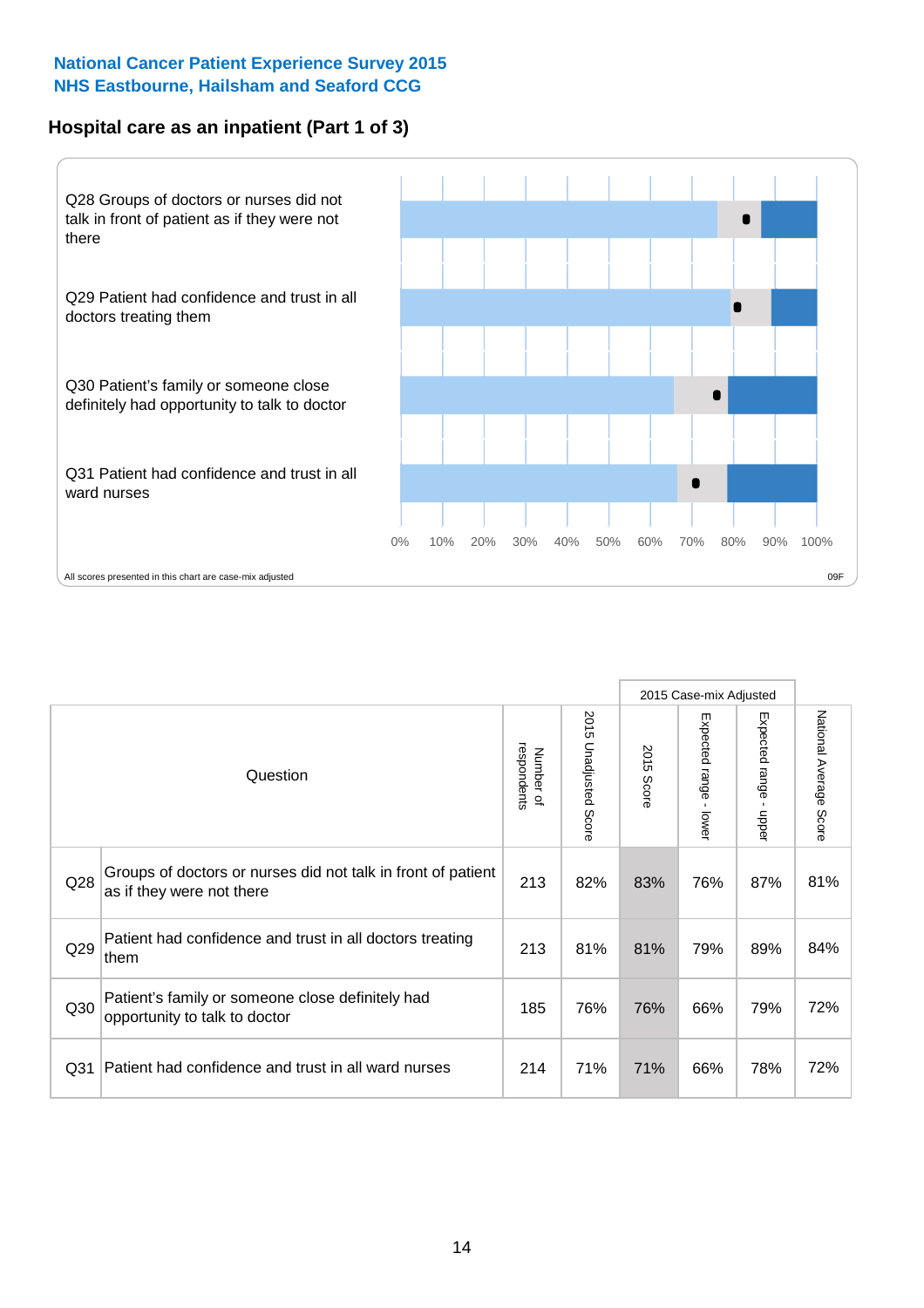### **Hospital care as an inpatient (Part 2 of 3)**



|                 |                                                                         |                          |                          |               | 2015 Case-mix Adjusted |                        |                           |
|-----------------|-------------------------------------------------------------------------|--------------------------|--------------------------|---------------|------------------------|------------------------|---------------------------|
|                 | Question                                                                | respondents<br>Number of | 2015<br>Unadjusted Score | 2015<br>Score | Expected range - lower | Expected range - upper | National Average<br>Score |
| Q <sub>32</sub> | Always / nearly always enough nurses on duty                            | 213                      | 69%                      | 68%           | 60%                    | 72%                    | 66%                       |
| Q <sub>33</sub> | All staff asked patient what name they preferred to be<br>called by     | 213                      | 77%                      | 76%           | 57%                    | 76%                    | 67%                       |
| Q <sub>34</sub> | Always given enough privacy when discussing condition<br>or treatment   | 211                      | 83%                      | 83%           | 80%                    | 90%                    | 85%                       |
| Q <sub>35</sub> | Patient was able to discuss worries or fears with staff<br>during visit | 162                      | 55%                      | 55%           | 44%                    | 60%                    | 52%                       |
|                 |                                                                         |                          |                          |               |                        |                        |                           |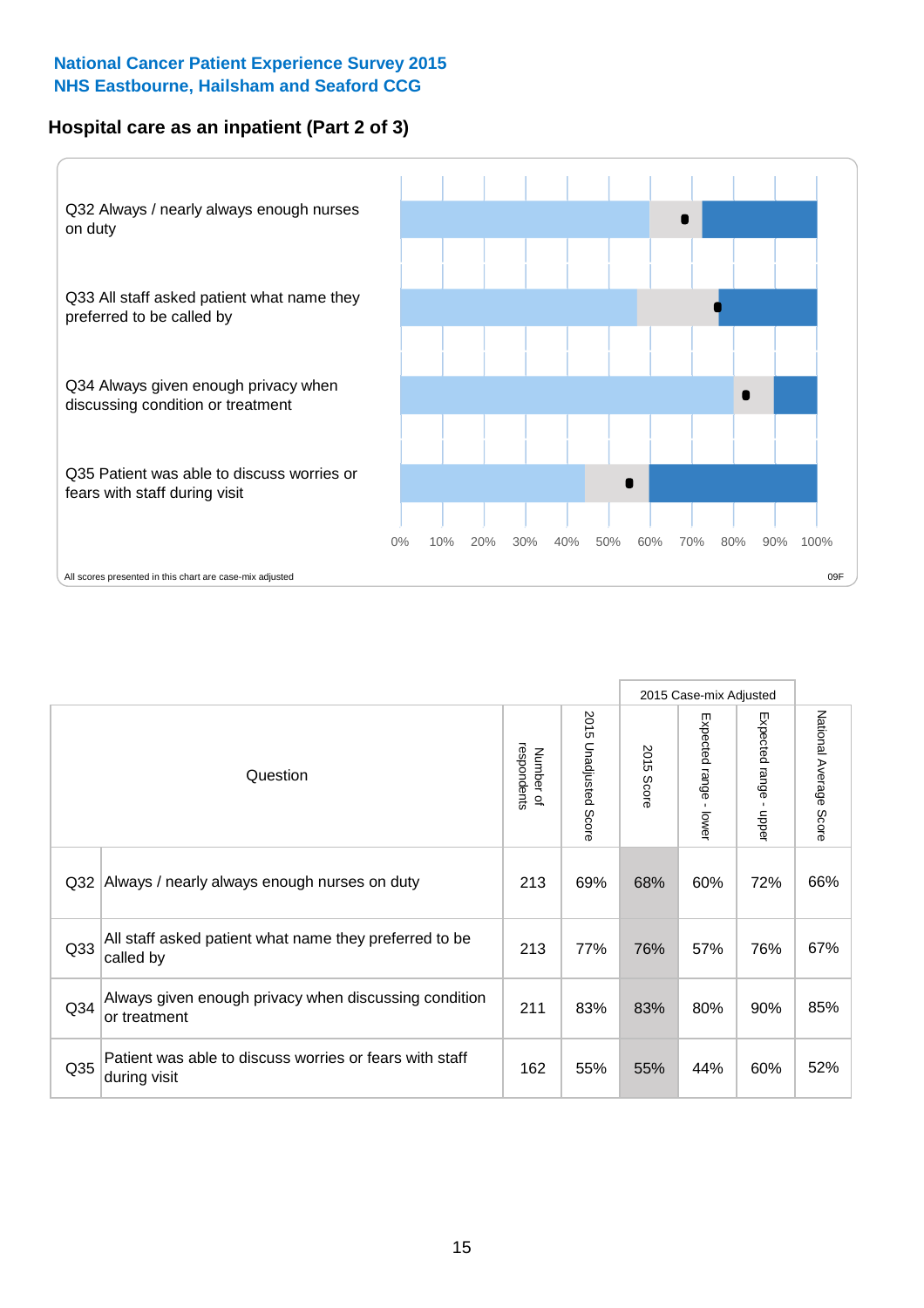### **Hospital care as an inpatient (Part 3 of 3)**



|     |                                                                                     |                          |                                 |               | 2015 Case-mix Adjusted                    |                           |                        |
|-----|-------------------------------------------------------------------------------------|--------------------------|---------------------------------|---------------|-------------------------------------------|---------------------------|------------------------|
|     | Question                                                                            | respondents<br>Number of | 2015<br><b>Unadjusted Score</b> | 2015<br>Score | Expected range<br>$\blacksquare$<br>lower | Expected range<br>- nbbeu | National Average Score |
| Q36 | Hospital staff definitely did everything to help control pain                       | 175                      | 81%                             | 81%           | 78%                                       | 89%                       | 84%                    |
| Q37 | Always treated with respect and dignity by staff                                    | 213                      | 88%                             | 88%           | 83%                                       | 92%                       | 87%                    |
| Q38 | Given clear written information about what should / should<br>not do post discharge | 194                      | 88%                             | 88%           | 79%                                       | 90%                       | 84%                    |
| Q39 | Staff told patient who to contact if worried post discharge                         | 207                      | 96%                             | 96%           | 90%                                       | 97%                       | 94%                    |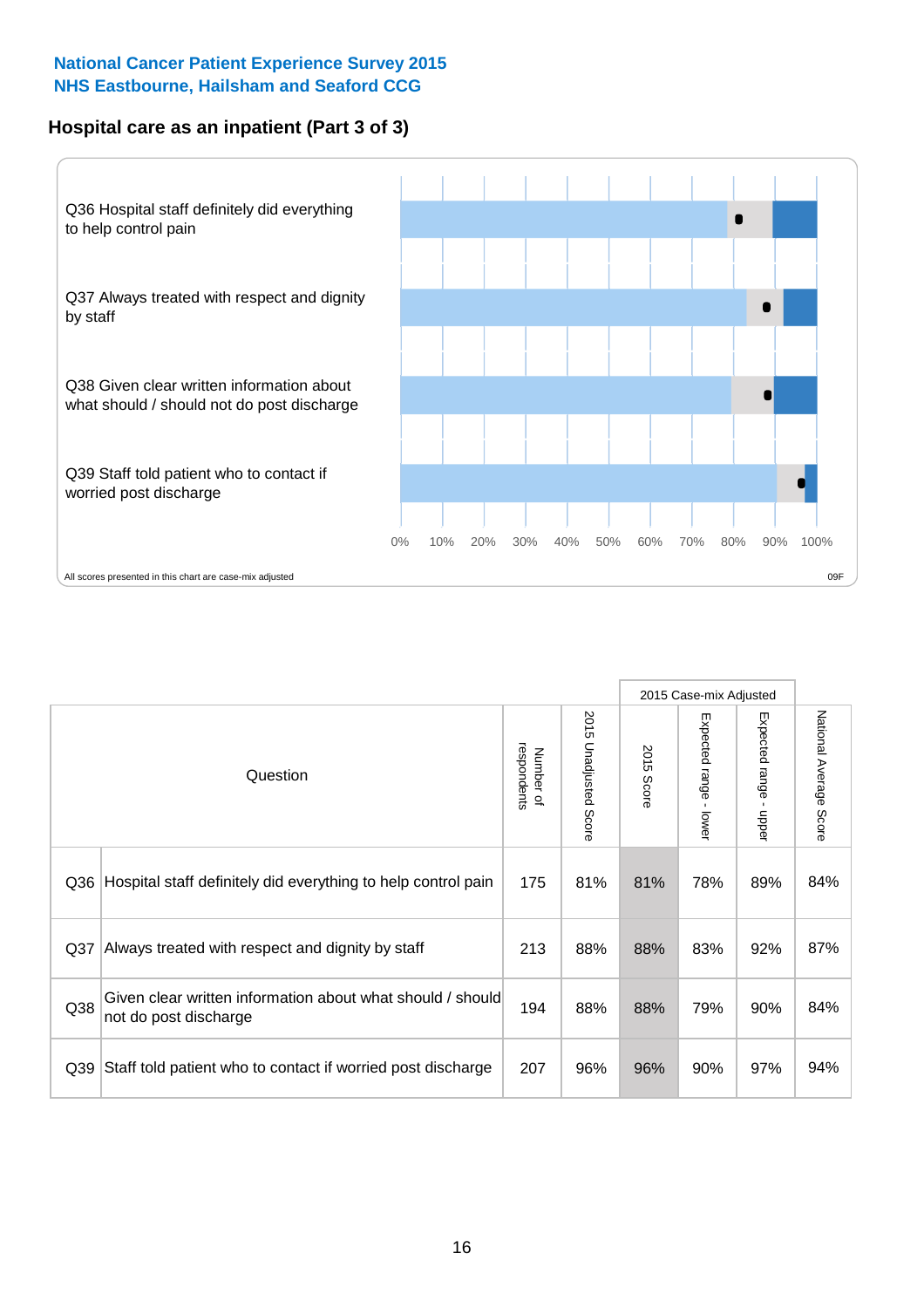### **Hospital care as a day patient / outpatient (Part 1 of 2)**



|     |                                                                                    |                          |                                 |               | 2015 Case-mix Adjusted                  |                                           |                        |
|-----|------------------------------------------------------------------------------------|--------------------------|---------------------------------|---------------|-----------------------------------------|-------------------------------------------|------------------------|
|     | Question                                                                           | respondents<br>Number of | 2015<br><b>Unadjusted Score</b> | 2015<br>Score | Expected range<br>$\mathbf{r}$<br>lower | Expected range<br>$\blacksquare$<br>nbber | National Average Score |
| Q41 | Patient was able to discuss worries or fears with staff<br>during visit            | 237                      | 78%                             | 78%           | 64%                                     | 76%                                       | 70%                    |
| Q42 | Doctor had the right notes and other documentation with<br>∣them                   | 284                      | 96%                             | 96%           | 93%                                     | 98%                                       | 96%                    |
| Q44 | Beforehand patient had all information needed about<br>radiotherapy treatment      | 77                       | 87%                             | 87%           | 78%                                     | 94%                                       | 86%                    |
| Q45 | Patient given understandable information about whether<br>radiotherapy was working | 64                       | 70%                             | 70%           | 48%                                     | 72%                                       | 60%                    |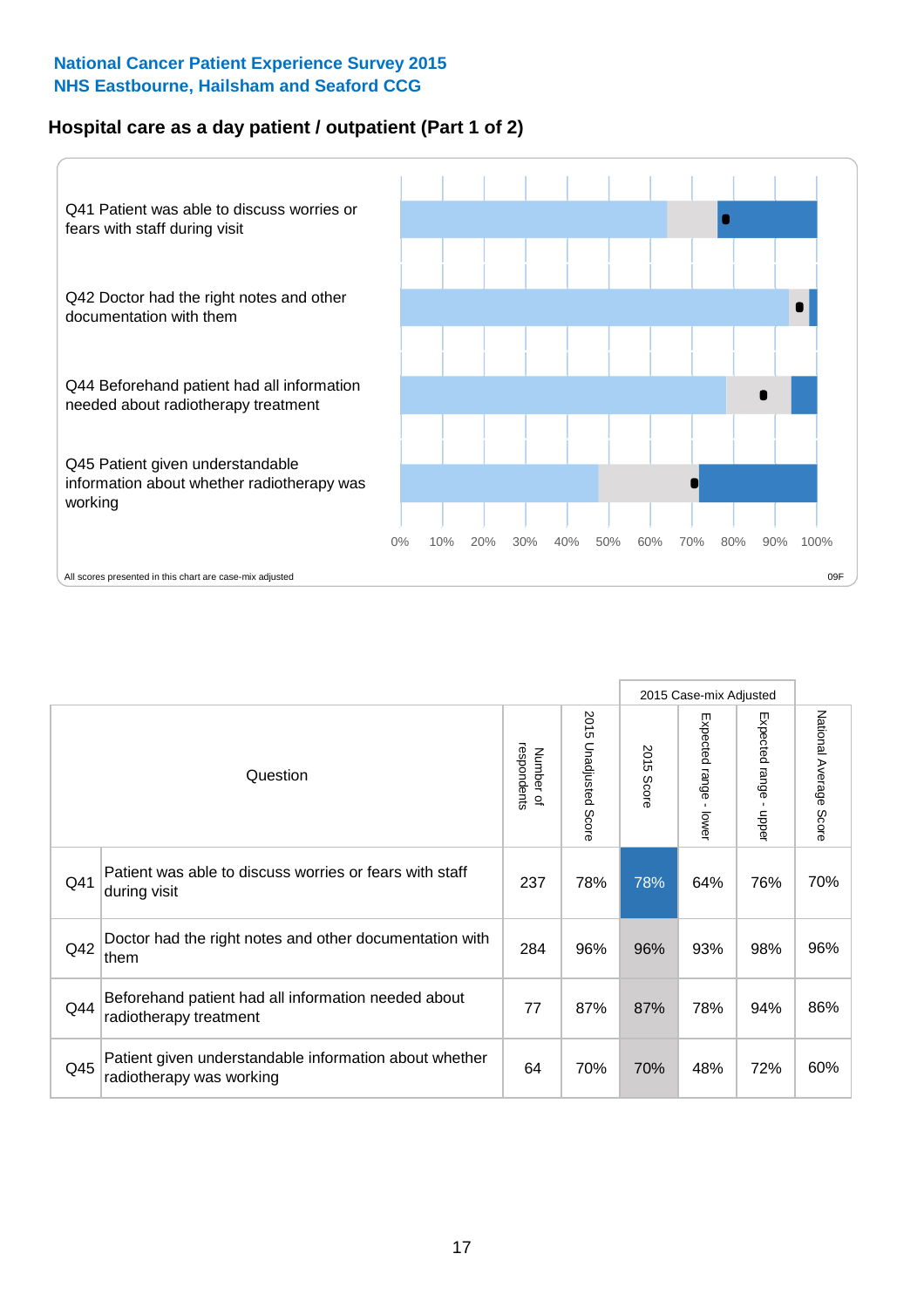# **Hospital care as a day patient / outpatient (Part 2 of 2)**



|     |                                                                                    |                                       |                             |               | 2015 Case-mix Adjusted      |                         |                           |
|-----|------------------------------------------------------------------------------------|---------------------------------------|-----------------------------|---------------|-----------------------------|-------------------------|---------------------------|
|     | Question                                                                           | respondents<br>Number<br>$\mathbf{Q}$ | 2015<br>Unadjusted<br>Score | 2015<br>Score | Expected<br>Irange<br>lower | Expected range<br>doper | National Average<br>Score |
| Q47 | Beforehand patient had all information needed about<br>chemotherapy treatment      | 152                                   | 88%                         | 88%           | 78%                         | 90%                     | 84%                       |
| Q48 | Patient given understandable information about whether<br>chemotherapy was working | 139                                   | 76%                         | 76%           | 60%                         | 76%                     | 68%                       |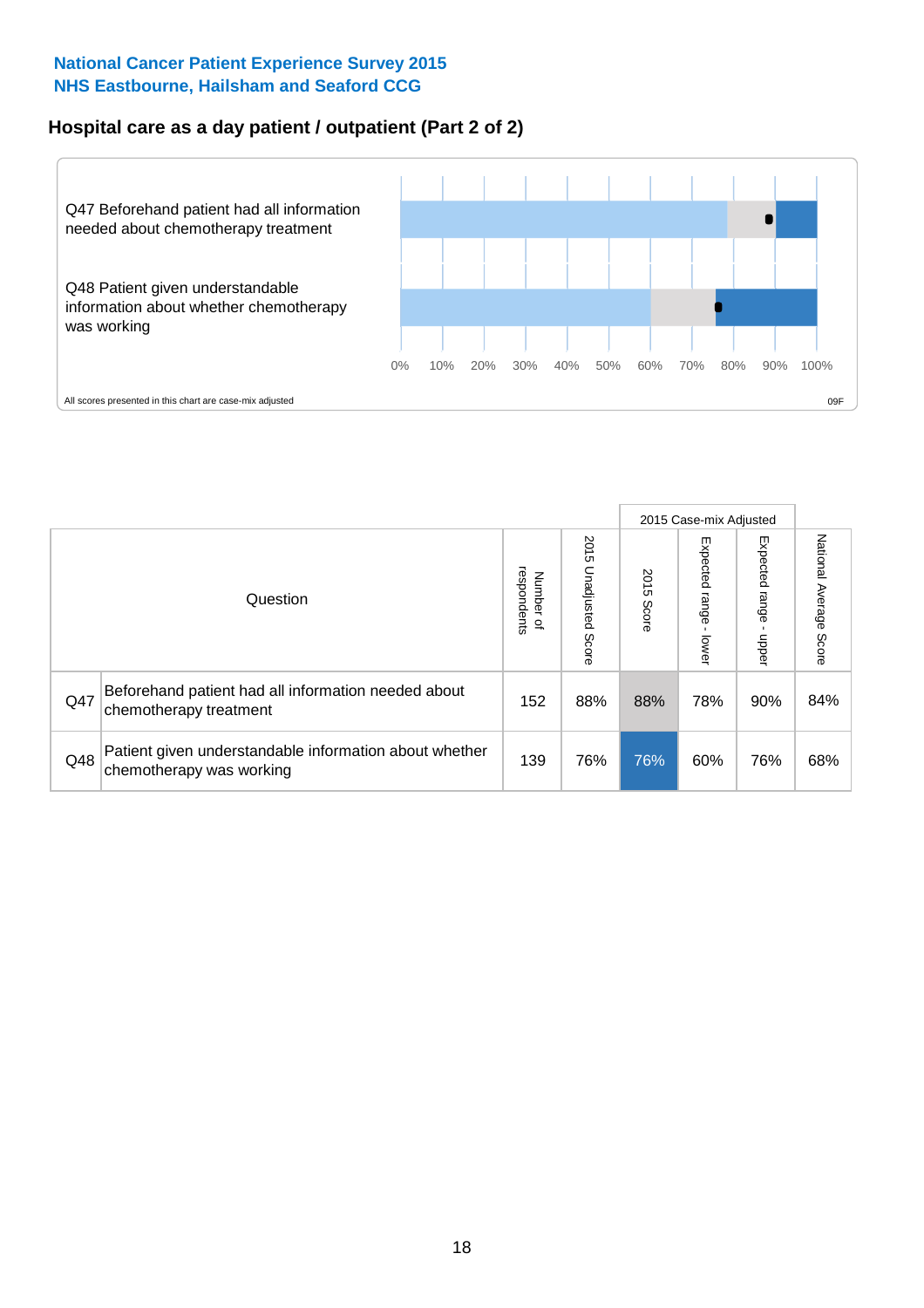#### **Home care and support**



2015 Case-mix Adjusted 2015 Unadjusted Score Expected range - upper National Average Score 2015 Unadjusted Score Expected range - lower National Average Score Expected range - lower Expected range - upper Number of<br>respondents respondents 2015 Score 2015 Score Number of Question Hospital staff gave family or someone close all the  $Q49$  information needed to help with care at home  $Q49$  | 63% 63% 51% 64% 58% Patient definitely given enough support from health or Q50 social services during treatment 136 | 49% 49% 44% 63% 54% Patient definitely given enough support from health or  $\frac{34\%}{34\%}$  social services after treatment  $\frac{34\%}{34\%}$  34%  $\frac{34\%}{55\%}$  45%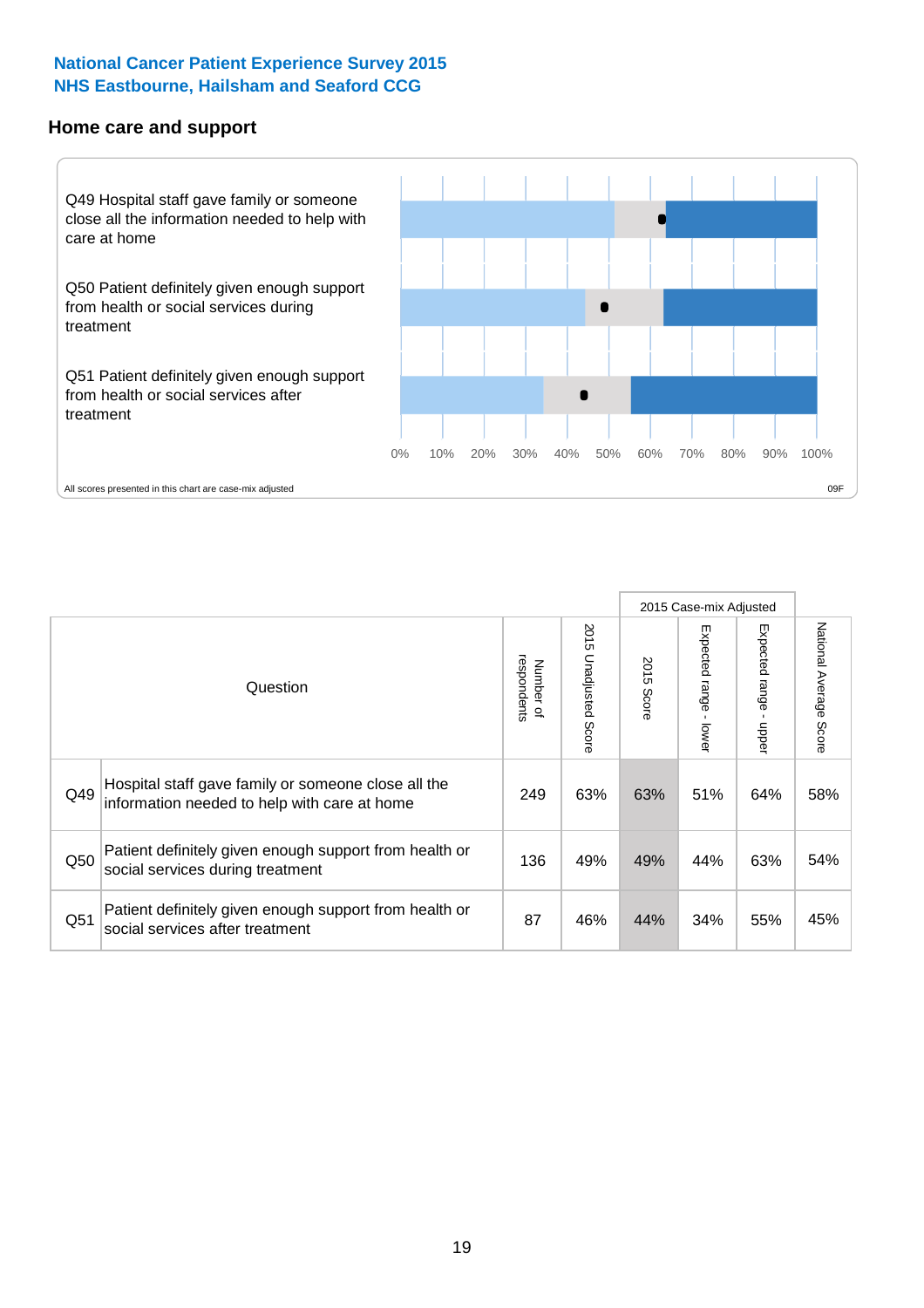### **Care from your general practice**



|     |                                                                           |                                       |                             |               |                                   | 2015 Case-mix Adjusted     |                           |
|-----|---------------------------------------------------------------------------|---------------------------------------|-----------------------------|---------------|-----------------------------------|----------------------------|---------------------------|
|     | Question                                                                  | respondents<br>Number<br>$\mathbf{Q}$ | 2015<br>Unadjusted<br>Score | 2015<br>Score | Expected<br><b>Lange</b><br>lower | Expected<br>range<br>doper | National Average<br>Score |
| Q52 | GP given enough information about patient's condition<br>and treatment    | 300                                   | 97%                         | 96%           | 93%                               | 98%                        | 95%                       |
| Q53 | Practice staff definitely did everything they could to<br>support patient | 231                                   | 68%                         | 68%           | 56%                               | 69%                        | 63%                       |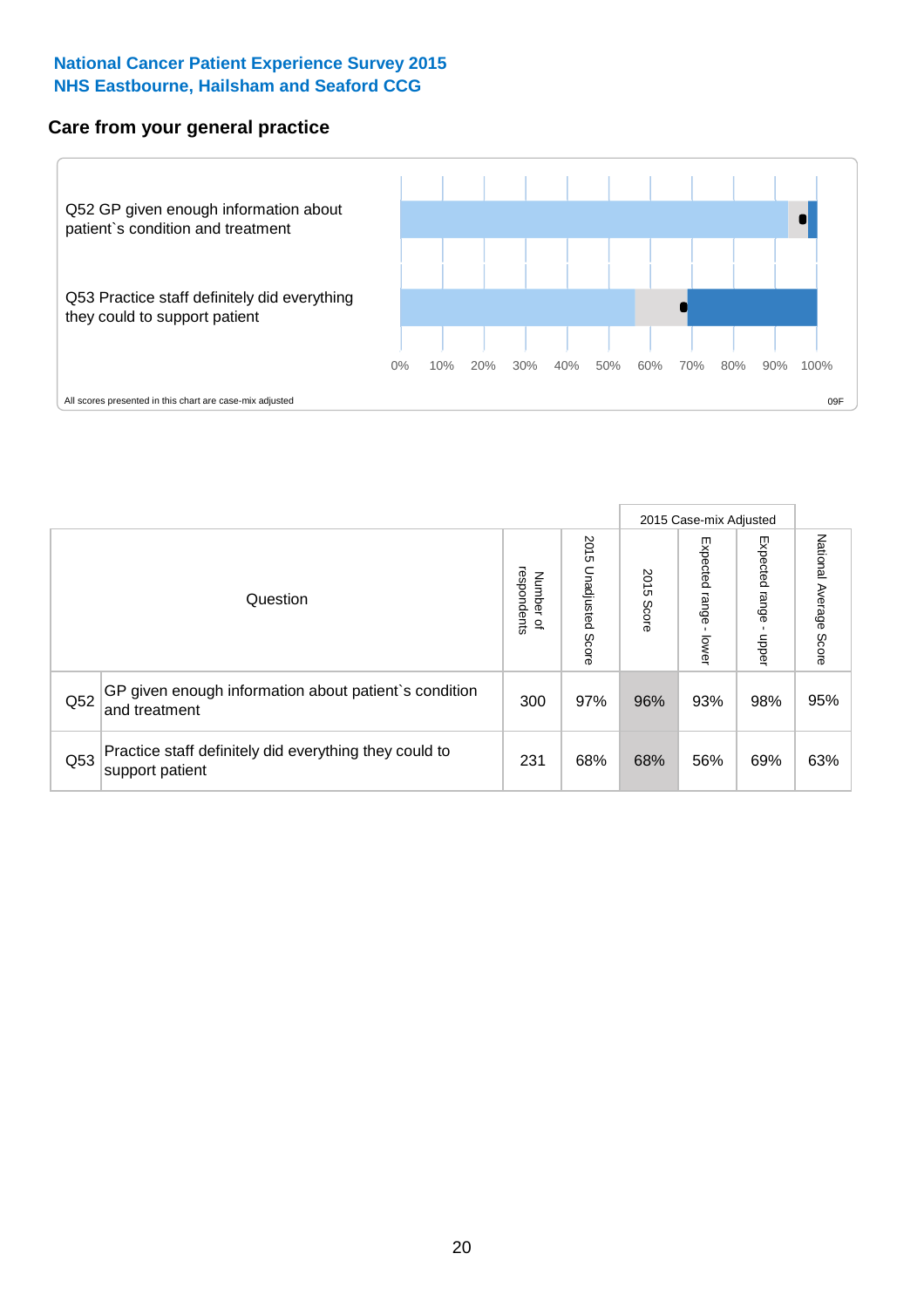### **Your overall NHS care (Part 1 of 2)**



|     |                                                                    |                          |                             |               | 2015 Case-mix Adjusted                    |                        |                        |
|-----|--------------------------------------------------------------------|--------------------------|-----------------------------|---------------|-------------------------------------------|------------------------|------------------------|
|     | Question                                                           | respondents<br>Number of | 2015<br>Unadjusted<br>Score | 2015<br>Score | Expected range<br>$\blacksquare$<br>lower | Expected range - upper | National Average Score |
| Q54 | Hospital and community staff always worked well together           | 322                      | 63%                         | 62%           | 55%                                       | 66%                    | 61%                    |
| Q55 | Patient given a care plan                                          | 256                      | 30%                         | 30%           | 27%                                       | 39%                    | 33%                    |
| Q56 | Overall the administration of the care was very good /<br>good     | 331                      | 91%                         | 91%           | 86%                                       | 92%                    | 89%                    |
| Q57 | Length of time for attending clinics and appointments was<br>right | 322                      | 72%                         | 72%           | 59%                                       | 73%                    | 66%                    |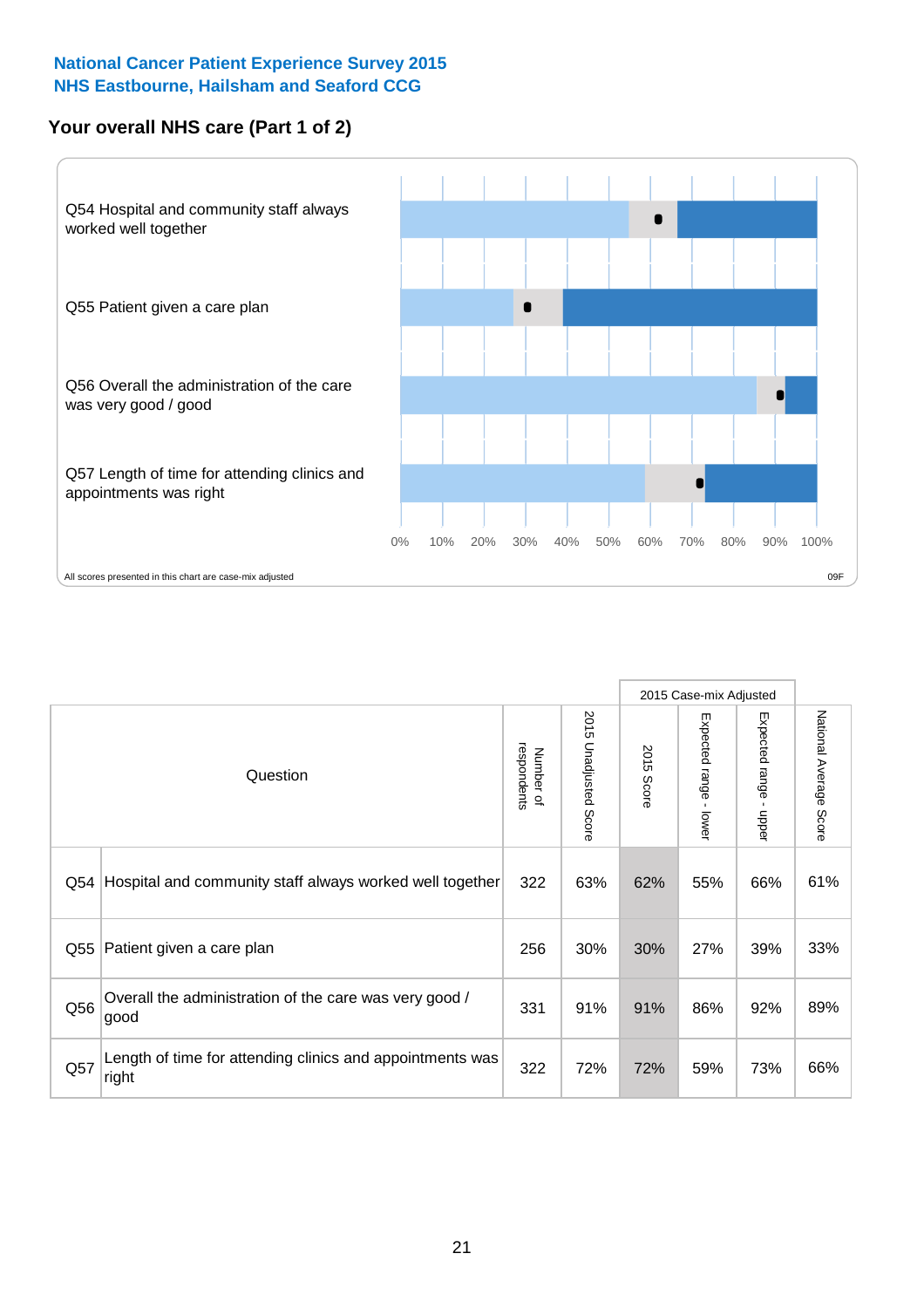# **Your overall NHS care (Part 2 of 2)**



|     |                                                       |                                   |                             |               |                            | 2015 Case-mix Adjusted     |                           |
|-----|-------------------------------------------------------|-----------------------------------|-----------------------------|---------------|----------------------------|----------------------------|---------------------------|
|     | Question                                              | respondents<br>Number<br>$\Omega$ | 2015<br>Unadjusted<br>Score | 2015<br>Score | Expected<br>range<br>lower | Expected<br>range<br>doper | National<br>Average Score |
| Q58 | Taking part in cancer research discussed with patient | 321                               | 20%                         | 20%           | 21%                        | 36%                        | 28%                       |



|     |                                                                        |                                              |                             |               |                                         | 2015 Case-mix Adjusted                                |                              |
|-----|------------------------------------------------------------------------|----------------------------------------------|-----------------------------|---------------|-----------------------------------------|-------------------------------------------------------|------------------------------|
|     | Question                                                               | respondents<br>Number<br>$\overline{\sigma}$ | 2015<br>Jnadjusted<br>Score | 2015<br>Score | OWer<br>limit<br>range<br>٩<br>expected | Upper<br>limit<br>range<br>$\overline{a}$<br>expected | National<br>Average<br>Score |
| Q59 | Patient's average rating of care scored from very poor to<br>very good | 323                                          | 8.9                         | 8.8           | 8.5                                     | 8.9                                                   | 8.7                          |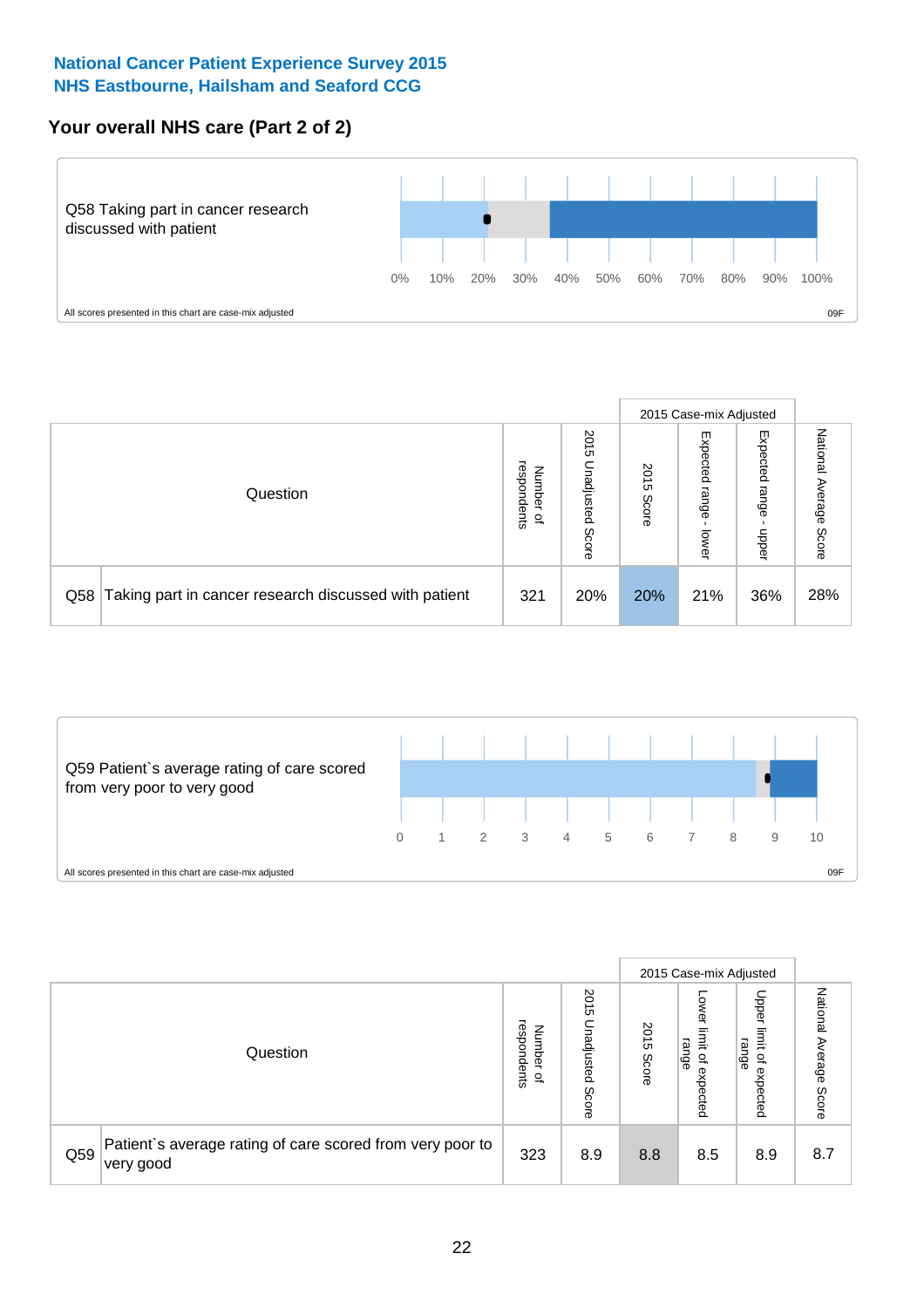# **Comparisons by tumour group for this CCG**

The following tables show the unadjusted CCG and the national percentage scores for each question broken down by tumour group. Where a cell in the table contains an asterisk this indicates that the number of patients in that group was below 21 and too small to display. Where a cell in the table contains "n.a." this indicates that there were no respondents for that tumour group.

# **Seeing your GP**

|                      | Q1. Saw GP once /<br>had to go to hospital | twice before being told | Q2. Patient thought<br>they were seen as<br>soon as necessary |                 |  |
|----------------------|--------------------------------------------|-------------------------|---------------------------------------------------------------|-----------------|--|
| <b>Cancer type</b>   | This CCG <sup>\$</sup>                     | <b>National</b>         | This CCG <sup>\$</sup>                                        | <b>National</b> |  |
| Brain / CNS          | n.a.                                       | 60%                     | $\star$                                                       | 77%             |  |
| <b>Breast</b>        | 100%                                       | 93%                     | 96%                                                           | 88%             |  |
| Colorectal / LGT     | 71%                                        | 72%                     | 70%                                                           | 80%             |  |
| Gynaecological       | $\star$                                    | 75%                     | $\star$                                                       | 78%             |  |
| Haematological       | 71%                                        | 64%                     | 87%                                                           | 80%             |  |
| <b>Head and Neck</b> | $\star$                                    | 77%                     | $\star$                                                       | 79%             |  |
| Lung                 | $\star$                                    | 69%                     | 91%                                                           | 83%             |  |
| Prostate             | $\star$                                    | 79%                     | $\star$                                                       | 85%             |  |
| Sarcoma              | $\star$                                    | 64%                     | $\star$                                                       | 69%             |  |
| <b>Skin</b>          | $\star$                                    | 91%                     | $\star$                                                       | 87%             |  |
| <b>Upper Gastro</b>  | $\star$                                    | 70%                     | $\star$                                                       | 78%             |  |
| Urological           | 84%                                        | 81%                     | 87%                                                           | 84%             |  |
| Other                | $\star$                                    | 70%                     | $\star$                                                       | 78%             |  |
| <b>All Cancers</b>   | 78%                                        | 76%                     | 81%                                                           | 82%             |  |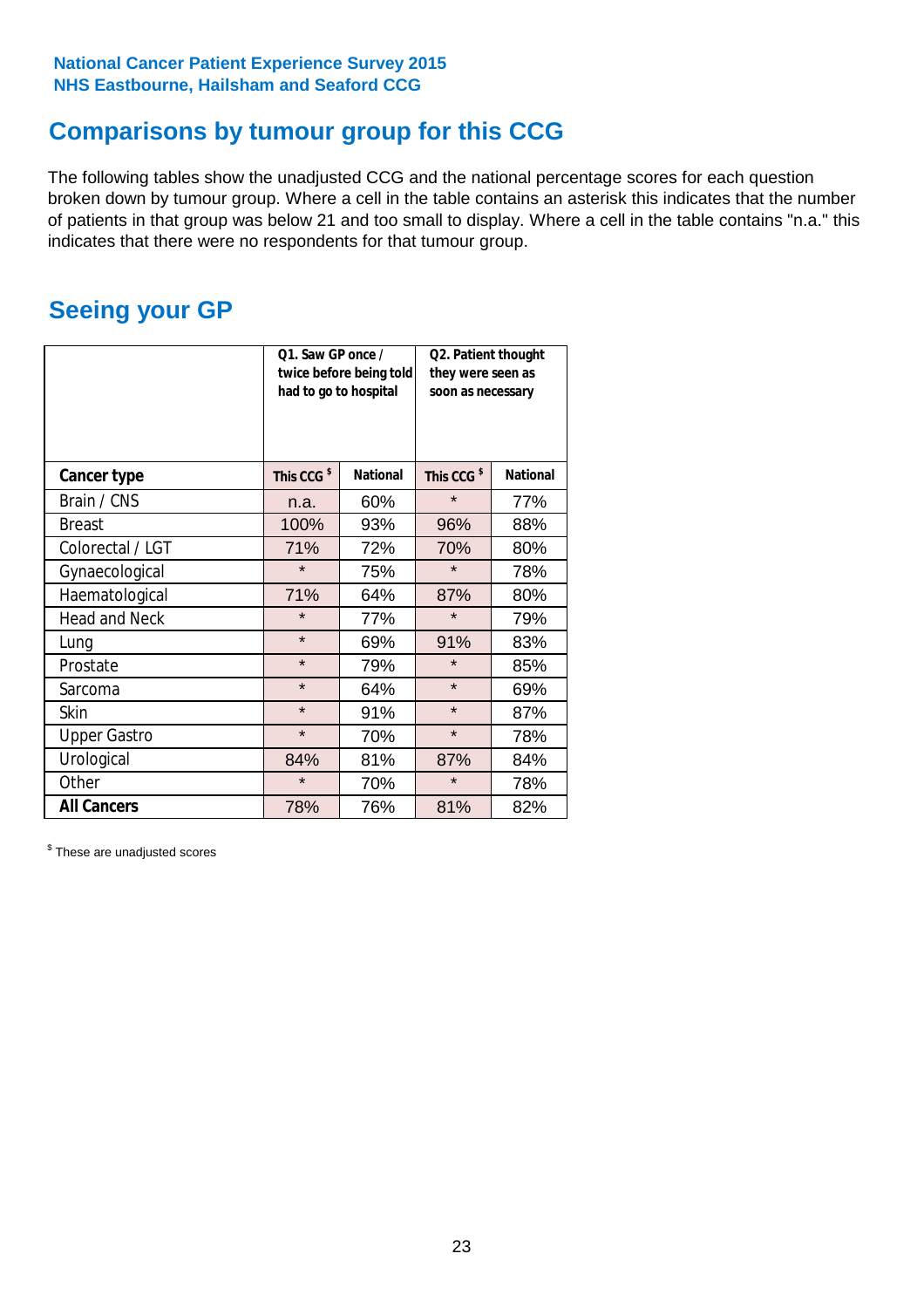# **Diagnostic tests**

|                      | be done was about<br>right | Q6. The length of time<br>waiting for the test to | Q7. Given complete<br>explanation of test<br>results in<br>understandable way |                 |
|----------------------|----------------------------|---------------------------------------------------|-------------------------------------------------------------------------------|-----------------|
| <b>Cancer type</b>   | This CCG <sup>\$</sup>     | <b>National</b>                                   | This CCG <sup>\$</sup>                                                        | <b>National</b> |
| Brain / CNS          | $\star$                    | 87%                                               | $\star$                                                                       | 69%             |
| <b>Breast</b>        | 94%                        | 90%                                               | 89%                                                                           | 82%             |
| Colorectal / LGT     | 80%                        | 86%                                               | 78%                                                                           | 81%             |
| Gynaecological       | $\star$                    | 84%                                               | $\star$                                                                       | 76%             |
| Haematological       | 98%                        | 87%                                               | 80%                                                                           | 76%             |
| <b>Head and Neck</b> | $\star$                    | 84%                                               | $\star$                                                                       | 77%             |
| Lung                 | $\star$                    | 87%                                               | $\star$                                                                       | 78%             |
| Prostate             | $\star$                    | 85%                                               | $\star$                                                                       | 79%             |
| Sarcoma              | $\star$                    | 81%                                               | $\star$                                                                       | 77%             |
| <b>Skin</b>          | $\star$                    | 89%                                               | $\star$                                                                       | 85%             |
| <b>Upper Gastro</b>  | $\star$                    | 83%                                               | $\star$                                                                       | 77%             |
| Urological           | 81%                        | 85%                                               | 85%                                                                           | 78%             |
| Other                | $\star$                    | 85%                                               | $\star$                                                                       | 76%             |
| <b>All Cancers</b>   | 85%                        | 87%                                               | 80%                                                                           | 79%             |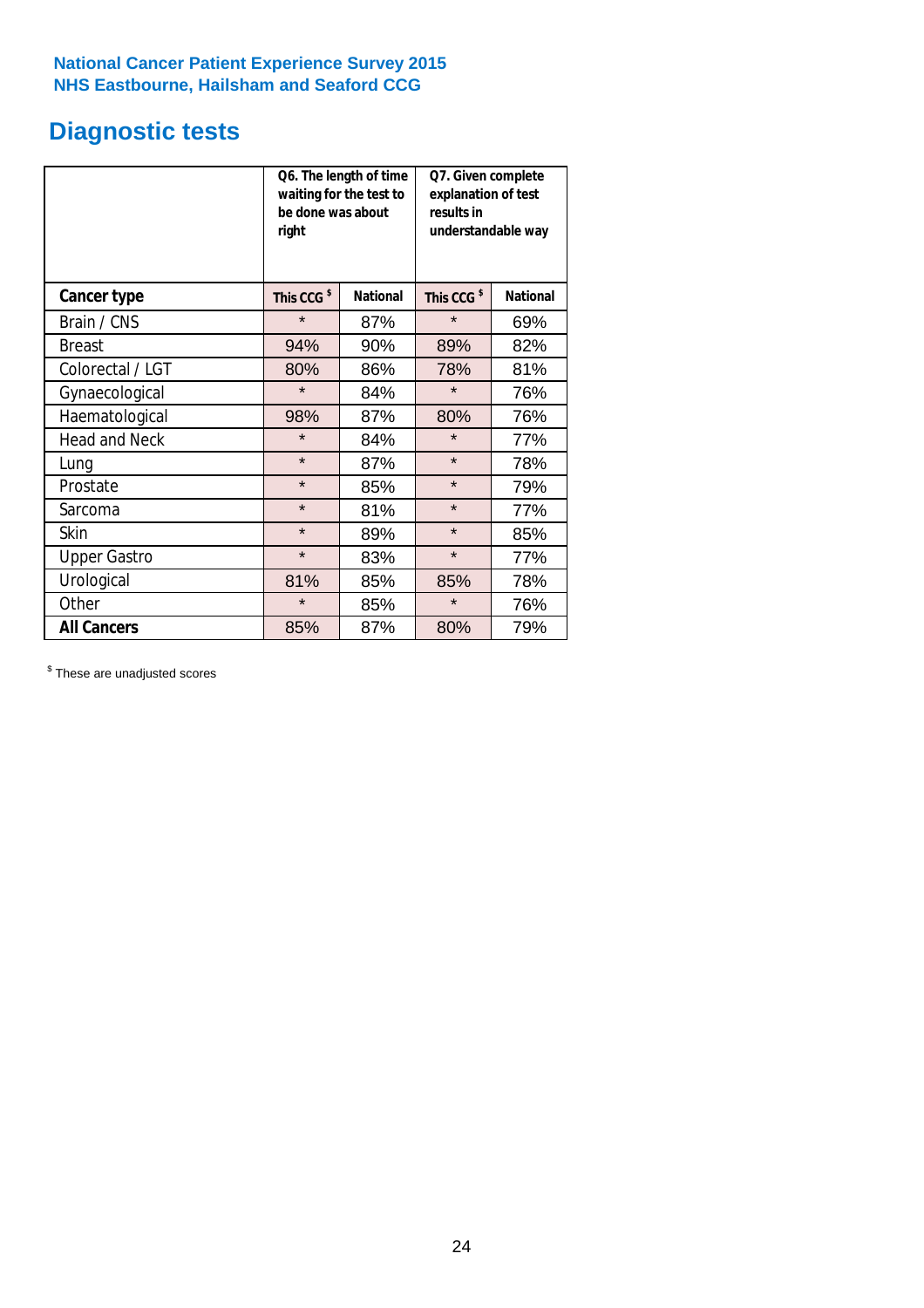# **Finding out what was wrong with you**

|                      | Q8. Patient told they<br>could bring a family<br>member or friend<br>when first told they<br>had cancer |                 | Q9. Patient felt they<br>were told sensitively<br>that they had cancer |                 | Q10. Patient<br>completely understood<br>the explanation of<br>what was wrong |                 | Q11. Patient given<br>easy to understand<br>written information<br>about the type of<br>cancer they had |                 |
|----------------------|---------------------------------------------------------------------------------------------------------|-----------------|------------------------------------------------------------------------|-----------------|-------------------------------------------------------------------------------|-----------------|---------------------------------------------------------------------------------------------------------|-----------------|
| Cancer type          | This CCG <sup>\$</sup>                                                                                  | <b>National</b> | This CCG <sup>\$</sup>                                                 | <b>National</b> | This CCG <sup>\$</sup>                                                        | <b>National</b> | This CCG <sup>\$</sup>                                                                                  | <b>National</b> |
| Brain / CNS          | $\star$                                                                                                 | 85%             | $\star$                                                                | 79%             | $\star$                                                                       | 60%             | $\star$                                                                                                 | 62%             |
| <b>Breast</b>        | 87%                                                                                                     | 83%             | 94%                                                                    | 88%             | 75%                                                                           | 78%             | 83%                                                                                                     | 76%             |
| Colorectal / LGT     | 79%                                                                                                     | 83%             | 89%                                                                    | 85%             | 80%                                                                           | 79%             | 64%                                                                                                     | 71%             |
| Gynaecological       | $\star$                                                                                                 | 75%             | $\star$                                                                | 83%             | $\star$                                                                       | 73%             | $\star$                                                                                                 | 69%             |
| Haematological       | 80%                                                                                                     | 75%             | 87%                                                                    | 83%             | 70%                                                                           | 60%             | 82%                                                                                                     | 74%             |
| <b>Head and Neck</b> | $\star$                                                                                                 | 73%             | $\star$                                                                | 85%             | $\star$                                                                       | 75%             | $\star$                                                                                                 | 61%             |
| Lung                 | $\star$                                                                                                 | 80%             | 78%                                                                    | 83%             | 78%                                                                           | 75%             | $\star$                                                                                                 | 66%             |
| Prostate             | $\star$                                                                                                 | 80%             | $\star$                                                                | 84%             | $\star$                                                                       | 78%             | $\star$                                                                                                 | 80%             |
| Sarcoma              | $\star$                                                                                                 | 77%             | $\star$                                                                | 82%             | $\star$                                                                       | 63%             | $\star$                                                                                                 | 61%             |
| Skin                 | $\star$                                                                                                 | 71%             | $\star$                                                                | 90%             | $\star$                                                                       | 83%             | $\star$                                                                                                 | 84%             |
| <b>Upper Gastro</b>  | $\star$                                                                                                 | 79%             | $\star$                                                                | 79%             | $\star$                                                                       | 72%             | $\star$                                                                                                 | 64%             |
| Urological           | 81%                                                                                                     | 74%             | 90%                                                                    | 82%             | 87%                                                                           | 76%             | 84%                                                                                                     | 71%             |
| Other                | $\star$                                                                                                 | 77%             | $\star$                                                                | 82%             | $\star$                                                                       | 72%             | $\star$                                                                                                 | 61%             |
| <b>All Cancers</b>   | 80%                                                                                                     | 79%             | 87%                                                                    | 84%             | 76%                                                                           | 73%             | 77%                                                                                                     | 72%             |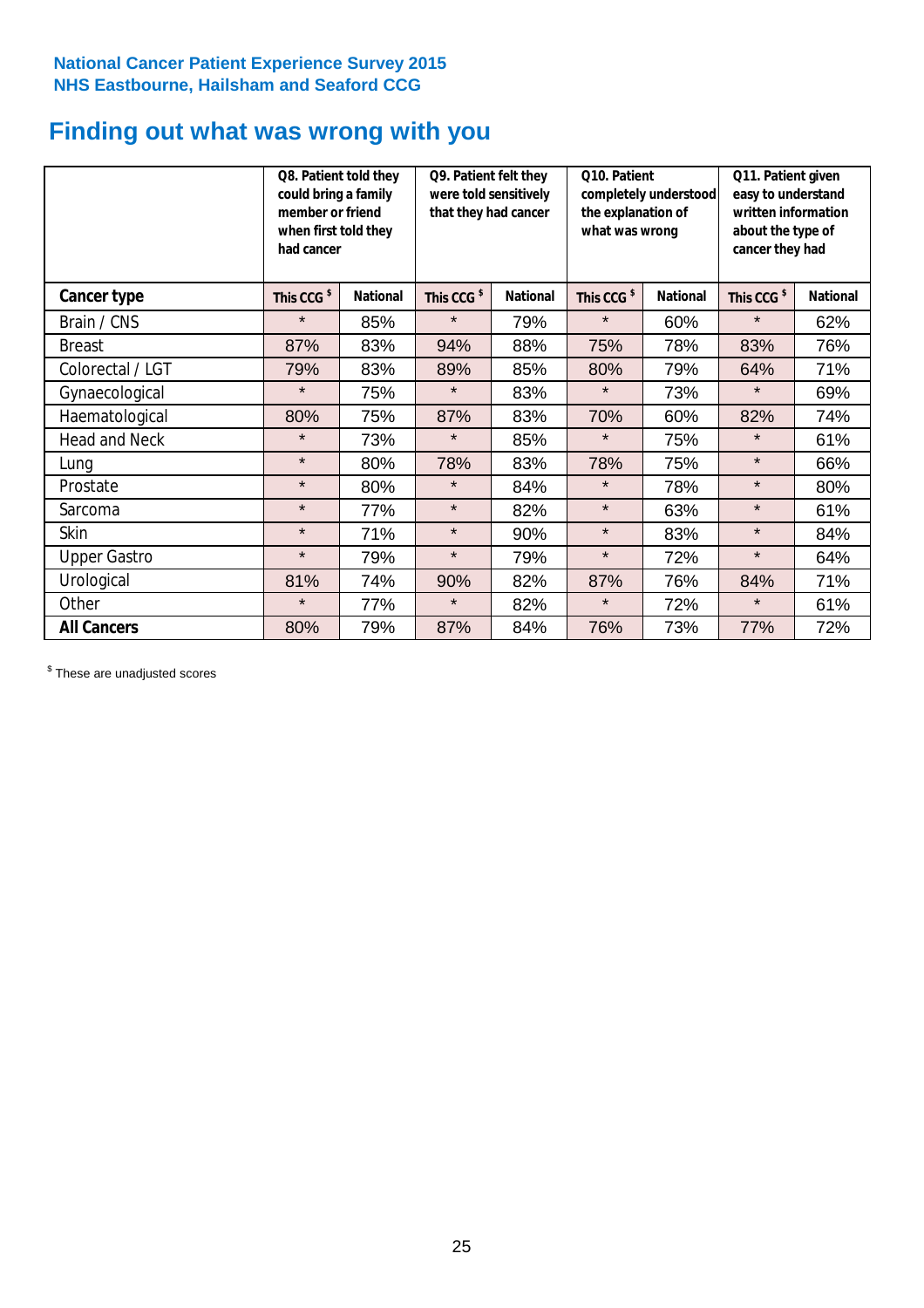# **Deciding the best treatment for you**

|                      | treatment options<br>were completely<br>explained | Q12. Patient felt that | Q13. Possible side<br>understandable way | effects explained in an | Q14. Patient given<br>practical advice and<br>support in dealing with<br>side effects of<br>treatment |                 |  |
|----------------------|---------------------------------------------------|------------------------|------------------------------------------|-------------------------|-------------------------------------------------------------------------------------------------------|-----------------|--|
| <b>Cancer type</b>   | This CCG <sup>\$</sup>                            | <b>National</b>        | This CCG <sup>\$</sup>                   | <b>National</b>         | This CCG <sup>\$</sup>                                                                                | <b>National</b> |  |
| Brain / CNS          | $\star$                                           | 80%                    | $\star$                                  | 71%                     | $\star$                                                                                               | 62%             |  |
| <b>Breast</b>        | 89%                                               | 84%                    | 83%                                      | 76%                     | 75%                                                                                                   | 69%             |  |
| Colorectal / LGT     | 83%                                               | 85%                    | 72%                                      | 75%                     | 63%                                                                                                   | 68%             |  |
| Gynaecological       | $\star$                                           | 84%                    | $\star$                                  | 76%                     | $\star$                                                                                               | 68%             |  |
| Haematological       | 91%                                               | 81%                    | 77%                                      | 69%                     | 77%                                                                                                   | 65%             |  |
| <b>Head and Neck</b> | $\star$                                           | 85%                    | $\star$                                  | 72%                     | $\star$                                                                                               | 67%             |  |
| Lung                 | $\star$                                           | 84%                    | 76%                                      | 74%                     | 73%                                                                                                   | 69%             |  |
| Prostate             | $\star$                                           | 80%                    | $\star$                                  | 71%                     | $\star$                                                                                               | 61%             |  |
| Sarcoma              | $\star$                                           | 82%                    | $\star$                                  | 75%                     | $\star$                                                                                               | 66%             |  |
| Skin                 | $\star$                                           | 88%                    | $\star$                                  | 75%                     | $\star$                                                                                               | 74%             |  |
| <b>Upper Gastro</b>  | $\star$                                           | 83%                    | $\star$                                  | 72%                     | $\star$                                                                                               | 66%             |  |
| Urological           | 88%                                               | 80%                    | 66%                                      | 69%                     | 75%                                                                                                   | 61%             |  |
| Other                | $\star$                                           | 80%                    | $\star$                                  | 72%                     | $\star$                                                                                               | 64%             |  |
| <b>All Cancers</b>   | 86%                                               | 83%                    | 77%                                      | 73%                     | 74%                                                                                                   | 66%             |  |

|                      | in the future          | Q15. Patient definitely<br>told about side effects<br>that could affect them | Q16. Patient definitely<br>involved in decisions<br>about care and<br>treatment |                 |  |
|----------------------|------------------------|------------------------------------------------------------------------------|---------------------------------------------------------------------------------|-----------------|--|
| <b>Cancer type</b>   | This CCG <sup>\$</sup> | <b>National</b>                                                              | This CCG <sup>\$</sup>                                                          | <b>National</b> |  |
| Brain / CNS          | $\star$                | 56%                                                                          | $\star$                                                                         | 74%             |  |
| <b>Breast</b>        | 61%                    | 55%                                                                          | 78%                                                                             | 79%             |  |
| Colorectal / LGT     | 59%                    | 56%                                                                          | 76%                                                                             | 79%             |  |
| Gynaecological       | $\star$                | 54%                                                                          | $\star$                                                                         | 76%             |  |
| Haematological       | 54%                    | 50%                                                                          | 82%                                                                             | 77%             |  |
| <b>Head and Neck</b> | $\star$                | 58%                                                                          | $\star$                                                                         | 76%             |  |
| Lung                 | 52%                    | 54%                                                                          | 87%                                                                             | 78%             |  |
| Prostate             | $\star$                | 63%                                                                          | $\star$                                                                         | 79%             |  |
| Sarcoma              | $\star$                | 54%                                                                          | $\star$                                                                         | 77%             |  |
| <b>Skin</b>          | $\star$                | 66%                                                                          | $\star$                                                                         | 86%             |  |
| <b>Upper Gastro</b>  | $\star$                | 53%                                                                          | $\star$                                                                         | 77%             |  |
| Urological           | 52%                    | 52%                                                                          | 73%                                                                             | 75%             |  |
| Other                | $\star$                | 51%                                                                          | $\star$                                                                         | 75%             |  |
| <b>All Cancers</b>   | 57%                    | 54%                                                                          | 80%                                                                             | 78%             |  |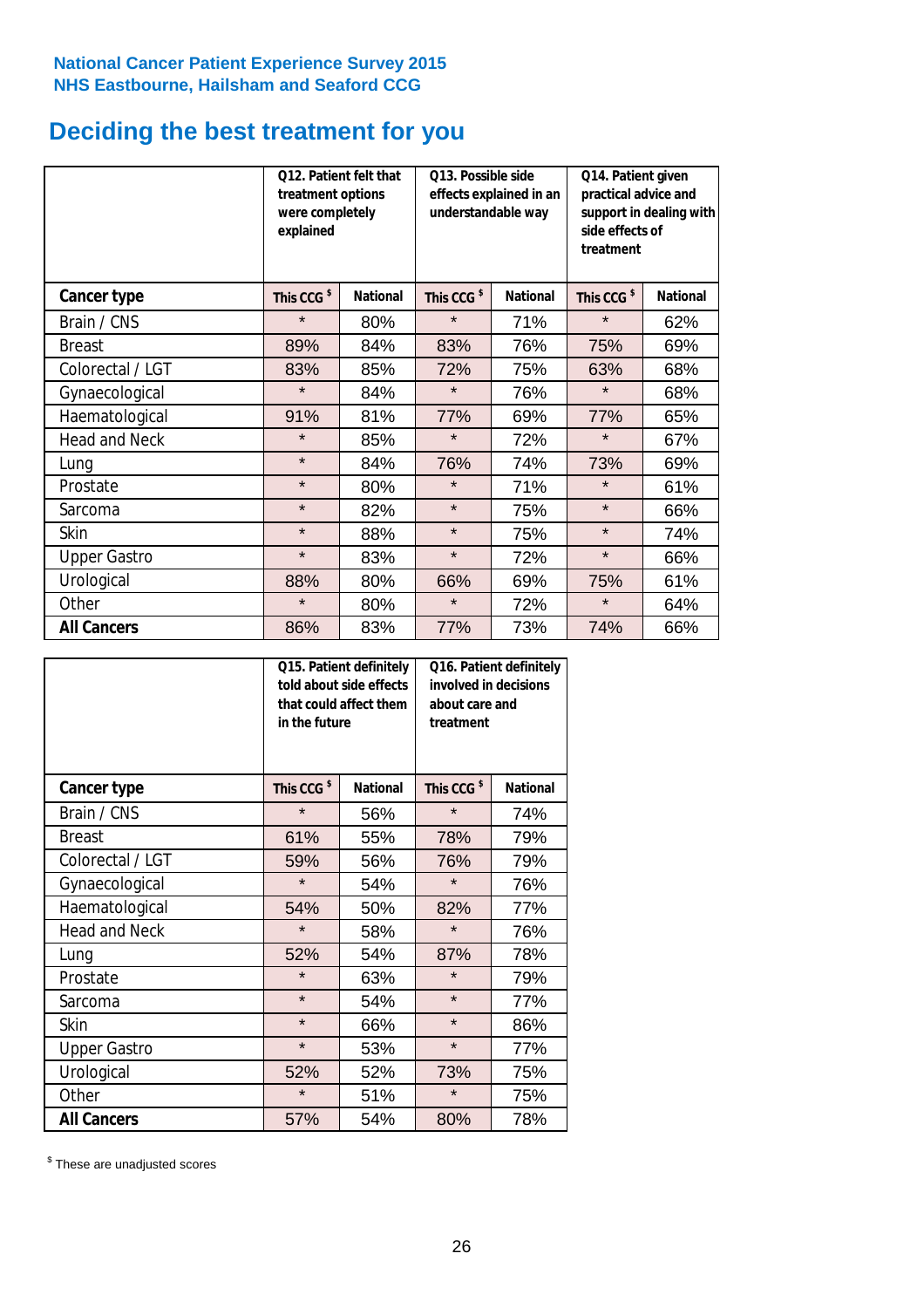# **Clinical Nurse Specialist**

|                      | would support them<br>through their<br>treatment | Q17. Patient given the<br>name of the CNS who | Q18. Patient found it<br>easy to contact their<br><b>CNS</b> |                 | <b>Q19. Get</b><br>understandable<br>answers to important<br>questions all or most<br>of the time |                 |  |
|----------------------|--------------------------------------------------|-----------------------------------------------|--------------------------------------------------------------|-----------------|---------------------------------------------------------------------------------------------------|-----------------|--|
| <b>Cancer type</b>   | This CCG <sup>\$</sup>                           | <b>National</b>                               | This CCG <sup>\$</sup>                                       | <b>National</b> | This CCG <sup>\$</sup>                                                                            | <b>National</b> |  |
| Brain / CNS          | $\star$                                          | 95%                                           | $\star$                                                      | 84%             | $\star$                                                                                           | 85%             |  |
| <b>Breast</b>        | 98%                                              | 94%                                           | 84%                                                          | 85%             | 91%                                                                                               | 88%             |  |
| Colorectal / LGT     | 91%                                              | 91%                                           | 89%                                                          | 88%             | 86%                                                                                               | 90%             |  |
| Gynaecological       | $\star$                                          | 93%                                           | $\star$                                                      | 86%             | $\star$                                                                                           | 87%             |  |
| Haematological       | 90%                                              | 89%                                           | 91%                                                          | 89%             | 92%                                                                                               | 90%             |  |
| <b>Head and Neck</b> | $\star$                                          | 88%                                           | $\star$                                                      | 86%             | $\star$                                                                                           | 88%             |  |
| Lung                 | 87%                                              | 93%                                           | $\star$                                                      | 89%             | $\star$                                                                                           | 89%             |  |
| Prostate             | $\star$                                          | 89%                                           | $\star$                                                      | 83%             | $\star$                                                                                           | 88%             |  |
| Sarcoma              | $\star$                                          | 87%                                           | $\star$                                                      | 86%             | $\star$                                                                                           | 88%             |  |
| Skin                 | $\star$                                          | 88%                                           | $\star$                                                      | 90%             | $\star$                                                                                           | 92%             |  |
| <b>Upper Gastro</b>  | $\star$                                          | 92%                                           | $\star$                                                      | 87%             | $\star$                                                                                           | 88%             |  |
| Urological           | 97%                                              | 80%                                           | 92%                                                          | 85%             | 92%                                                                                               | 88%             |  |
| Other                | $\star$                                          | 86%                                           | $\star$                                                      | 86%             | $\star$                                                                                           | 87%             |  |
| <b>All Cancers</b>   | 93%                                              | 90%                                           | 85%                                                          | 87%             | 89%                                                                                               | 88%             |  |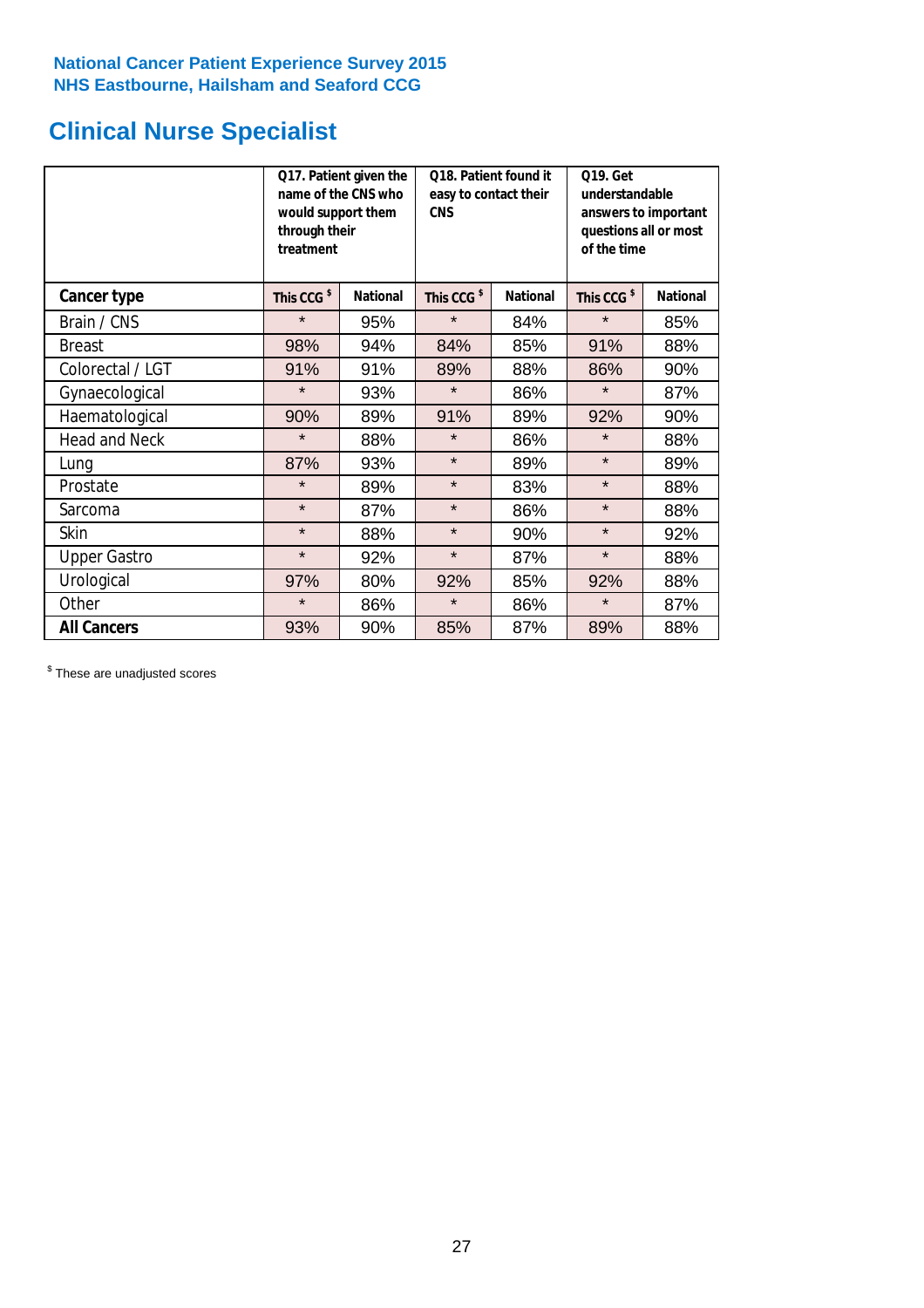# **Support for people with cancer**

|                      | Q20. Hospital staff<br>gave information | about support groups | Q21. Hospital staff<br>gave information<br>about impact cancer<br>could have on day to<br>day activities |                 | Q22. Hospital staff<br>gave information on<br>getting financial help |                 | Q23. Hospital staff told<br>patient they could get<br>free prescriptions |                 |
|----------------------|-----------------------------------------|----------------------|----------------------------------------------------------------------------------------------------------|-----------------|----------------------------------------------------------------------|-----------------|--------------------------------------------------------------------------|-----------------|
| <b>Cancer type</b>   | This CCG <sup>\$</sup>                  | <b>National</b>      | This CCG <sup>\$</sup>                                                                                   | <b>National</b> | This CCG <sup>\$</sup>                                               | <b>National</b> | This CCG <sup>\$</sup>                                                   | <b>National</b> |
| Brain / CNS          | $\star$                                 | 85%                  | $\star$                                                                                                  | 80%             | $\star$                                                              | 72%             | $\star$                                                                  | 79%             |
| <b>Breast</b>        | 83%                                     | 88%                  | 89%                                                                                                      | 85%             | 48%                                                                  | 60%             | 77%                                                                      | 80%             |
| Colorectal / LGT     | 74%                                     | 82%                  | 69%                                                                                                      | 82%             | 62%                                                                  | 52%             | $\star$                                                                  | 83%             |
| Gynaecological       | $\star$                                 | 83%                  | $\star$                                                                                                  | 81%             | $\star$                                                              | 58%             | $\star$                                                                  | 76%             |
| Haematological       | 71%                                     | 82%                  | 83%                                                                                                      | 82%             | 65%                                                                  | 56%             | 93%                                                                      | 86%             |
| <b>Head and Neck</b> | $\star$                                 | 83%                  | $\star$                                                                                                  | 80%             | $\star$                                                              | 55%             | $\star$                                                                  | 80%             |
| Lung                 | $\star$                                 | 82%                  | $\star$                                                                                                  | 80%             | $\star$                                                              | 68%             | $\star$                                                                  | 85%             |
| Prostate             | $\star$                                 | 85%                  | $\star$                                                                                                  | 81%             | $\star$                                                              | 41%             | $\star$                                                                  | 76%             |
| Sarcoma              | $\star$                                 | 82%                  | $\star$                                                                                                  | 80%             | $\star$                                                              | 57%             | $\star$                                                                  | 75%             |
| Skin                 | $\star$                                 | 85%                  | $\star$                                                                                                  | 85%             | $\star$                                                              | 51%             | $\star$                                                                  | 65%             |
| <b>Upper Gastro</b>  | $\star$                                 | 82%                  | $\star$                                                                                                  | 78%             | $\star$                                                              | 57%             | $\star$                                                                  | 83%             |
| Urological           | $\star$                                 | 71%                  | $\star$                                                                                                  | 70%             | $\star$                                                              | 33%             | $\star$                                                                  | 69%             |
| Other                | $\star$                                 | 80%                  | $\star$                                                                                                  | 77%             | $\star$                                                              | 53%             | $\star$                                                                  | 79%             |
| <b>All Cancers</b>   | 78%                                     | 83%                  | 82%                                                                                                      | 81%             | 59%                                                                  | 55%             | 80%                                                                      | 80%             |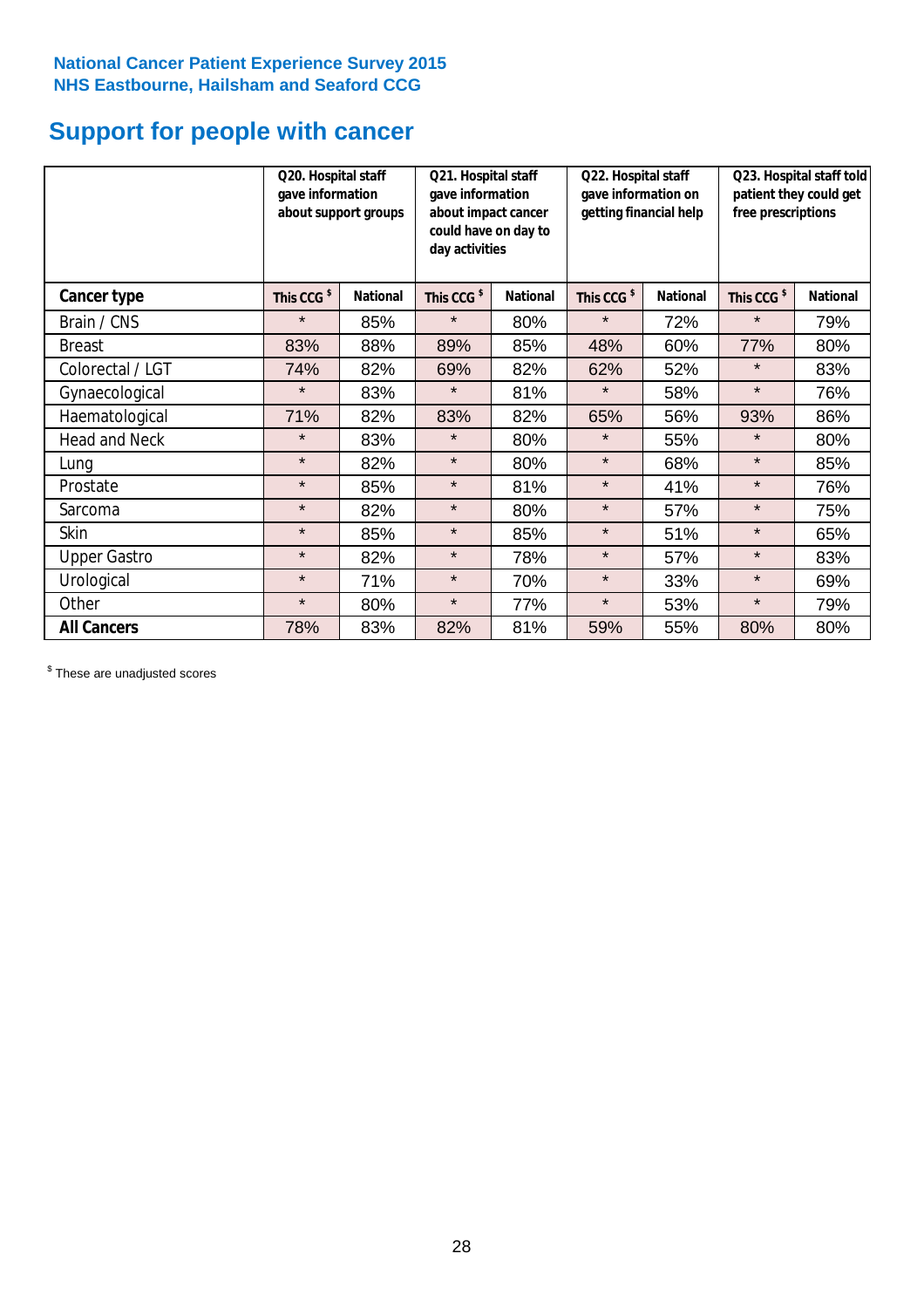# **Operations**

|                      | Q26. Staff explained<br>how operation had<br>gone in<br>understandable way |                 |  |  |  |
|----------------------|----------------------------------------------------------------------------|-----------------|--|--|--|
| <b>Cancer type</b>   | This CCG <sup>\$</sup>                                                     | <b>National</b> |  |  |  |
| Brain / CNS          | $\star$                                                                    | 75%             |  |  |  |
| <b>Breast</b>        | 79%                                                                        | 77%             |  |  |  |
| Colorectal / LGT     | 81%                                                                        | 81%             |  |  |  |
| Gynaecological       | $\star$                                                                    | 79%             |  |  |  |
| Haematological       | $\star$                                                                    | 75%             |  |  |  |
| <b>Head and Neck</b> | $\star$                                                                    | 77%             |  |  |  |
| Lung                 | $\star$                                                                    | 76%             |  |  |  |
| Prostate             | $\star$                                                                    | 76%             |  |  |  |
| Sarcoma              | $\star$                                                                    | 80%             |  |  |  |
| Skin                 | $\star$                                                                    | 84%             |  |  |  |
| <b>Upper Gastro</b>  | $\star$                                                                    | 81%             |  |  |  |
| Urological           | 85%                                                                        | 74%             |  |  |  |
| Other                | $\star$                                                                    | 78%             |  |  |  |
| <b>All Cancers</b>   | 84%                                                                        | 78%             |  |  |  |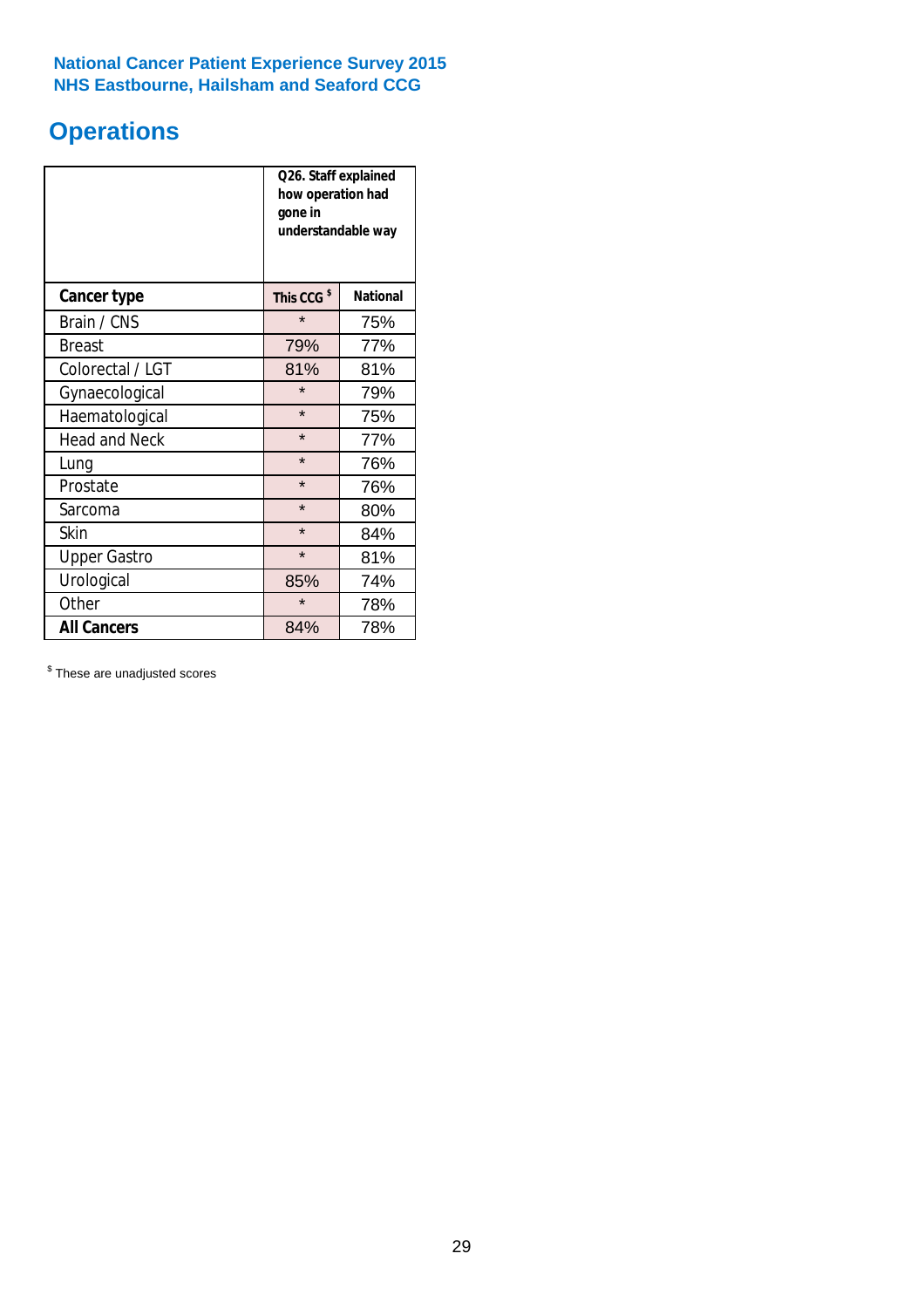# **Hospital care as an inpatient (Part 1 of 2)**

|                      | or nurses did not talk<br>they were not there | Q28. Groups of doctors<br>in front of patient as if | Q29. Patient had<br>confidence and trust in<br>all doctors treating<br>them |                 | Q30. Patient's family<br>or someone close<br>definitely had<br>opportunity to talk to<br>doctor |                 | Q31. Patient had<br>confidence and trust in I<br>all ward nurses |                 |
|----------------------|-----------------------------------------------|-----------------------------------------------------|-----------------------------------------------------------------------------|-----------------|-------------------------------------------------------------------------------------------------|-----------------|------------------------------------------------------------------|-----------------|
| Cancer type          | This CCG <sup>\$</sup>                        | <b>National</b>                                     | This CCG <sup>\$</sup>                                                      | <b>National</b> | This CCG <sup>\$</sup>                                                                          | <b>National</b> | This CCG <sup>\$</sup>                                           | <b>National</b> |
| Brain / CNS          | $\star$                                       | 68%                                                 | $\star$                                                                     | 78%             | $\star$                                                                                         | 65%             | $\star$                                                          | 67%             |
| <b>Breast</b>        | 93%                                           | 89%                                                 | 85%                                                                         | 86%             | 85%                                                                                             | 73%             | 69%                                                              | 74%             |
| Colorectal / LGT     | 70%                                           | 75%                                                 | 68%                                                                         | 85%             | 63%                                                                                             | 72%             | 71%                                                              | 68%             |
| Gynaecological       | $\star$                                       | 84%                                                 | $\star$                                                                     | 86%             | $\star$                                                                                         | 71%             | $\star$                                                          | 69%             |
| Haematological       | 83%                                           | 80%                                                 | 79%                                                                         | 81%             | 93%                                                                                             | 75%             | 79%                                                              | 73%             |
| <b>Head and Neck</b> | $\star$                                       | 79%                                                 | $\star$                                                                     | 85%             | $\star$                                                                                         | 73%             | $\star$                                                          | 72%             |
| Lung                 | $\star$                                       | 75%                                                 | $\star$                                                                     | 82%             | $\star$                                                                                         | 71%             | $\star$                                                          | 73%             |
| Prostate             | $\star$                                       | 84%                                                 | $\star$                                                                     | 87%             | $\star$                                                                                         | 72%             | $\star$                                                          | 75%             |
| Sarcoma              | $\star$                                       | 82%                                                 | $\star$                                                                     | 85%             | $\star$                                                                                         | 75%             | $\star$                                                          | 70%             |
| Skin                 | $\star$                                       | 85%                                                 | $\star$                                                                     | 90%             | $\star$                                                                                         | 79%             | $\star$                                                          | 84%             |
| <b>Upper Gastro</b>  | $\star$                                       | 75%                                                 | $\star$                                                                     | 83%             | $\star$                                                                                         | 72%             | $\star$                                                          | 70%             |
| Urological           | 86%                                           | 80%                                                 | 68%                                                                         | 84%             | 58%                                                                                             | 67%             | 71%                                                              | 75%             |
| Other                | $\star$                                       | 79%                                                 | $\star$                                                                     | 79%             | $\star$                                                                                         | 70%             | $\star$                                                          | 69%             |
| <b>All Cancers</b>   | 82%                                           | 81%                                                 | 81%                                                                         | 84%             | 76%                                                                                             | 72%             | 71%                                                              | 72%             |

|                      | Q32. Always / nearly<br>always enough nurses<br>on duty |                 | Q33. All staff asked<br>patient what name<br>they preferred to be<br>called by |                 | Q34. Always given<br>enough privacy when<br>discussing condition or<br>treatment |                 | Q35. Patient was able<br>to discuss worries or<br>fears with staff during<br>visit |                 |
|----------------------|---------------------------------------------------------|-----------------|--------------------------------------------------------------------------------|-----------------|----------------------------------------------------------------------------------|-----------------|------------------------------------------------------------------------------------|-----------------|
| <b>Cancer type</b>   | This CCG <sup>\$</sup>                                  | <b>National</b> | This CCG <sup>\$</sup>                                                         | <b>National</b> | This CCG <sup>\$</sup>                                                           | <b>National</b> | This CCG <sup>\$</sup>                                                             | <b>National</b> |
| Brain / CNS          | $\star$                                                 | 64%             | $\star$                                                                        | 69%             | $\star$                                                                          | 80%             | n.a.                                                                               | 44%             |
| <b>Breast</b>        | 69%                                                     | 69%             | 51%                                                                            | 60%             | 83%                                                                              | 86%             | 45%                                                                                | 53%             |
| Colorectal / LGT     | 62%                                                     | 61%             | 85%                                                                            | 70%             | 85%                                                                              | 84%             | 53%                                                                                | 54%             |
| Gynaecological       | $\star$                                                 | 65%             | $\star$                                                                        | 63%             | $\star$                                                                          | 82%             | $\star$                                                                            | 50%             |
| Haematological       | 86%                                                     | 63%             | 93%                                                                            | 67%             | 93%                                                                              | 86%             | $\star$                                                                            | 55%             |
| <b>Head and Neck</b> | $\star$                                                 | 67%             | $\star$                                                                        | 66%             | $\star$                                                                          | 85%             | $\star$                                                                            | 50%             |
| Lung                 | $\star$                                                 | 68%             | $\star$                                                                        | 71%             | $\star$                                                                          | 84%             | $\star$                                                                            | 49%             |
| Prostate             | $\star$                                                 | 71%             | $\star$                                                                        | 67%             | $\star$                                                                          | 87%             | $\star$                                                                            | 52%             |
| Sarcoma              | $\star$                                                 | 68%             | $\star$                                                                        | 71%             | $\star$                                                                          | 87%             | $\star$                                                                            | 52%             |
| Skin                 | $\star$                                                 | 81%             | $\star$                                                                        | 67%             | $\star$                                                                          | 89%             | $\star$                                                                            | 61%             |
| <b>Upper Gastro</b>  | $\star$                                                 | 62%             | $\star$                                                                        | 75%             | $\star$                                                                          | 83%             | $\star$                                                                            | 53%             |
| Urological           | 61%                                                     | 68%             | 79%                                                                            | 71%             | 82%                                                                              | 84%             | $\star$                                                                            | 46%             |
| Other                | $\star$                                                 | 62%             | $\star$                                                                        | 66%             | $\star$                                                                          | 82%             | $\star$                                                                            | 48%             |
| <b>All Cancers</b>   | 69%                                                     | 66%             | 77%                                                                            | 67%             | 83%                                                                              | 85%             | 55%                                                                                | 52%             |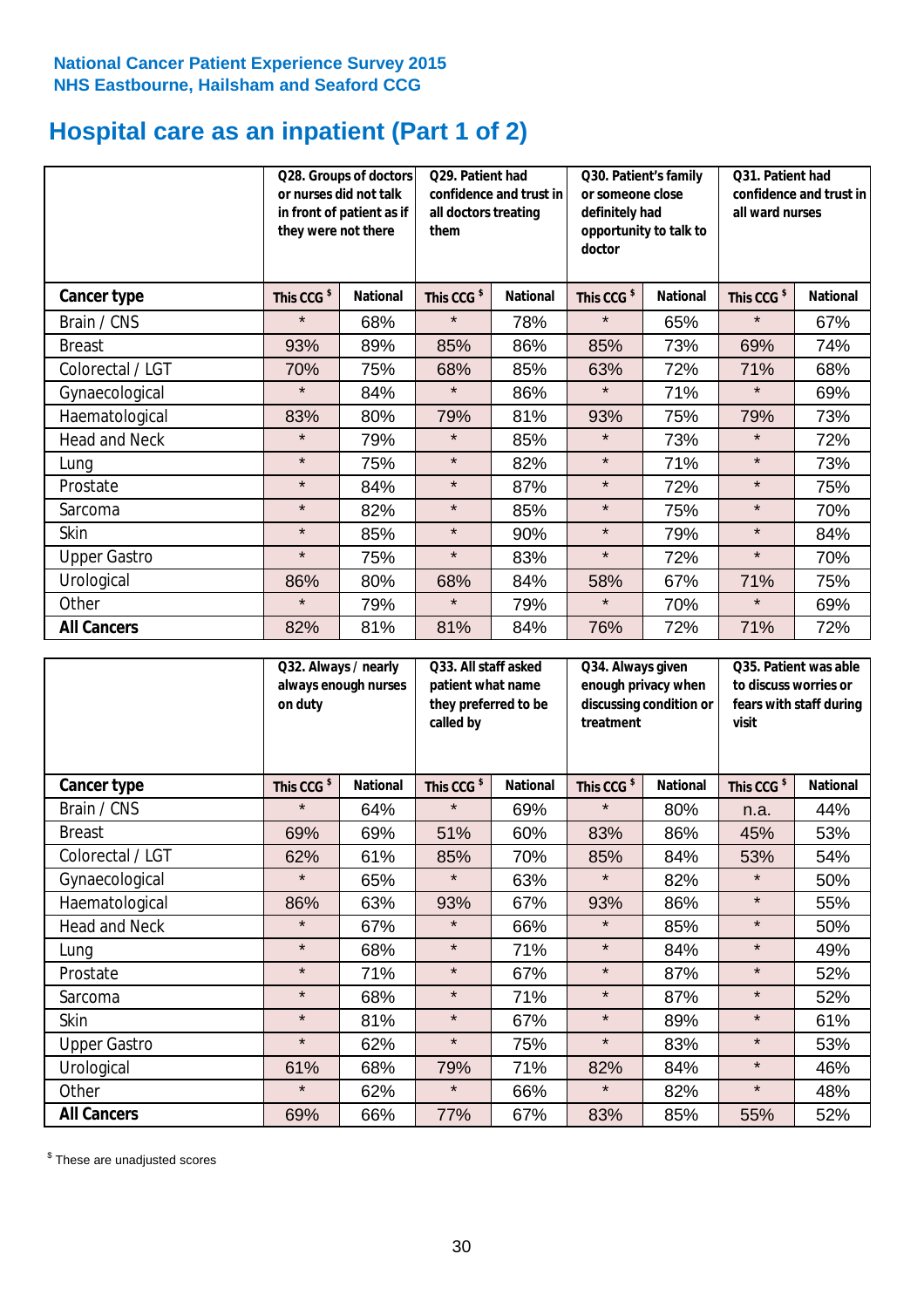# **Hospital care as an inpatient (Part 2 of 2)**

|                      | Q36. Hospital staff<br>definitely did<br>everything to help<br>control pain |                 | Q37. Always treated<br>with respect and<br>dignity by staff |                 | Q38. Given clear<br>written information<br>about what should /<br>should not do post<br>discharge |                 | Q39. Staff told patient<br>who to contact if<br>worried post discharge |                 |
|----------------------|-----------------------------------------------------------------------------|-----------------|-------------------------------------------------------------|-----------------|---------------------------------------------------------------------------------------------------|-----------------|------------------------------------------------------------------------|-----------------|
| Cancer type          | This CCG <sup>\$</sup>                                                      | <b>National</b> | This CCG <sup>\$</sup>                                      | <b>National</b> | This CCG <sup>\$</sup>                                                                            | <b>National</b> | This CCG <sup>\$</sup>                                                 | <b>National</b> |
| Brain / CNS          | $\star$                                                                     | 82%             | $\star$                                                     | 84%             | $\star$                                                                                           | 79%             | $\star$                                                                | 91%             |
| <b>Breast</b>        | 89%                                                                         | 86%             | 86%                                                         | 88%             | 92%                                                                                               | 90%             | 95%                                                                    | 95%             |
| Colorectal / LGT     | 71%                                                                         | 84%             | 82%                                                         | 86%             | 87%                                                                                               | 83%             | 100%                                                                   | 94%             |
| Gynaecological       | $\star$                                                                     | 83%             | $\star$                                                     | 85%             | $\star$                                                                                           | 86%             | $\star$                                                                | 93%             |
| Haematological       | $\star$                                                                     | 84%             | 97%                                                         | 89%             | 83%                                                                                               | 79%             | 97%                                                                    | 95%             |
| <b>Head and Neck</b> | $\star$                                                                     | 84%             | $\star$                                                     | 88%             | $\star$                                                                                           | 86%             | $\star$                                                                | 92%             |
| Lung                 | $\star$                                                                     | 83%             | $\star$                                                     | 87%             | $\star$                                                                                           | 81%             | $\star$                                                                | 92%             |
| Prostate             | $\star$                                                                     | 85%             | $\star$                                                     | 91%             | $\star$                                                                                           | 87%             | $\star$                                                                | 94%             |
| Sarcoma              | $\star$                                                                     | 86%             | $\star$                                                     | 91%             | $\star$                                                                                           | 83%             | $\star$                                                                | 94%             |
| Skin                 | $\star$                                                                     | 88%             | $\star$                                                     | 93%             | $\star$                                                                                           | 91%             | $\star$                                                                | 97%             |
| <b>Upper Gastro</b>  | $\star$                                                                     | 83%             | $\star$                                                     | 86%             | $\star$                                                                                           | 79%             | $\star$                                                                | 93%             |
| Urological           | 73%                                                                         | 80%             | 89%                                                         | 88%             | 88%                                                                                               | 83%             | 100%                                                                   | 90%             |
| Other                | $\star$                                                                     | 82%             | $\star$                                                     | 85%             | $\star$                                                                                           | 80%             | $\star$                                                                | 92%             |
| <b>All Cancers</b>   | 81%                                                                         | 84%             | 88%                                                         | 87%             | 88%                                                                                               | 84%             | 96%                                                                    | 94%             |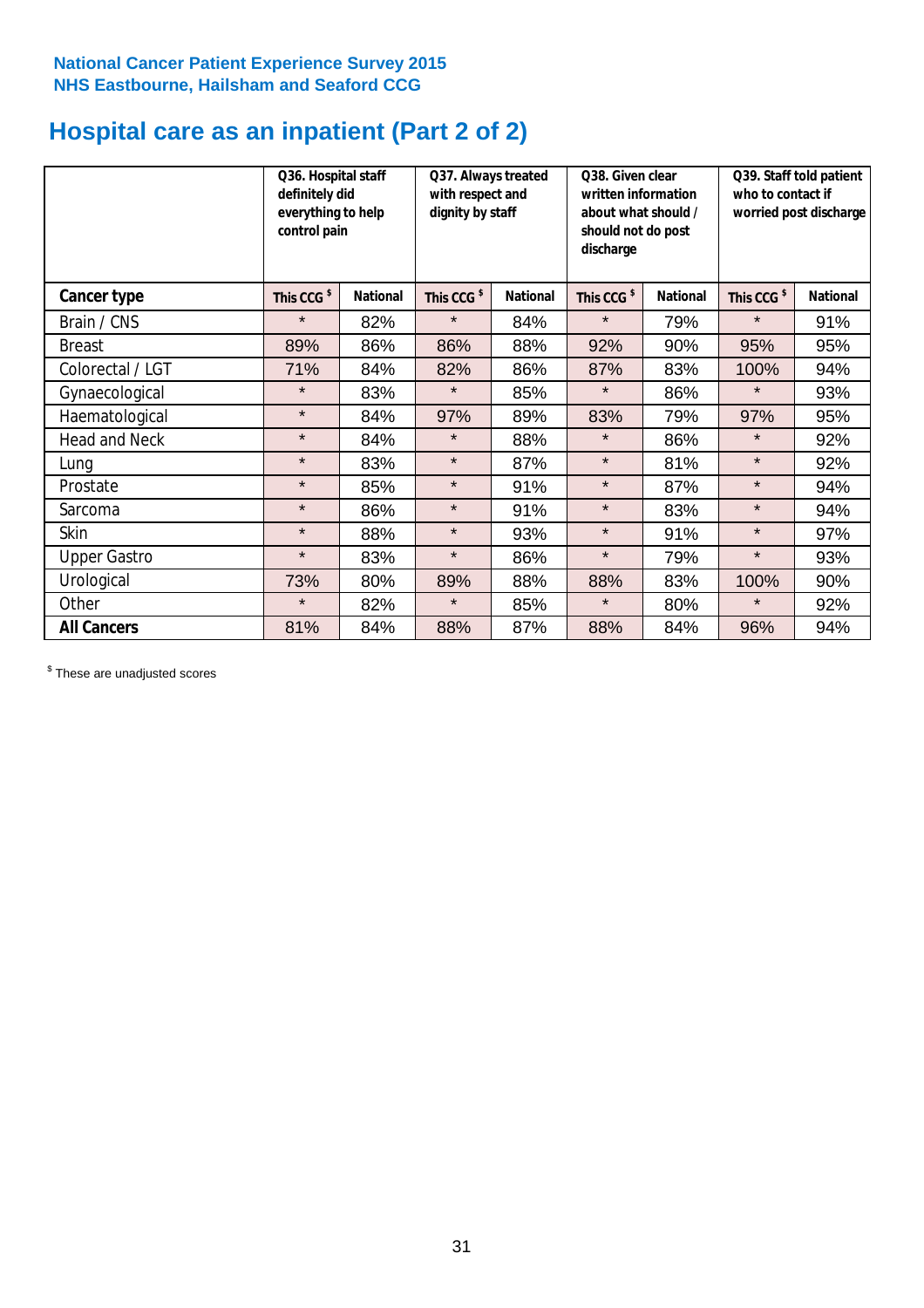# **Hospital care as a day patient / outpatient**

|                      | to discuss worries or<br>visit | 041. Patient was able<br>fears with staff during | Q42. Doctor had the<br>right notes and other<br>documentation with<br>them |                 | Q44. Beforehand<br>patient had all<br>information needed<br>about radiotherapy<br>treatment |                 | Q45. Patient given<br>understandable<br>information about<br>whether radiotherapy<br>was working |                 |
|----------------------|--------------------------------|--------------------------------------------------|----------------------------------------------------------------------------|-----------------|---------------------------------------------------------------------------------------------|-----------------|--------------------------------------------------------------------------------------------------|-----------------|
| Cancer type          | This CCG <sup>\$</sup>         | <b>National</b>                                  | This CCG <sup>\$</sup>                                                     | <b>National</b> | This CCG <sup>\$</sup>                                                                      | <b>National</b> | This CCG <sup>\$</sup>                                                                           | <b>National</b> |
| Brain / CNS          | $\star$                        | 65%                                              | $\star$                                                                    | 94%             | $\star$                                                                                     | 85%             | $\star$                                                                                          | 52%             |
| <b>Breast</b>        | 74%                            | 70%                                              | 94%                                                                        | 95%             | 81%                                                                                         | 87%             | 73%                                                                                              | 60%             |
| Colorectal / LGT     | 71%                            | 73%                                              | 94%                                                                        | 95%             | $\star$                                                                                     | 85%             | $\star$                                                                                          | 55%             |
| Gynaecological       | $\star$                        | 70%                                              | $\star$                                                                    | 96%             | $\star$                                                                                     | 85%             | $\star$                                                                                          | 64%             |
| Haematological       | 88%                            | 74%                                              | 99%                                                                        | 97%             | $\star$                                                                                     | 82%             | $\star$                                                                                          | 64%             |
| <b>Head and Neck</b> | $\star$                        | 69%                                              | $\star$                                                                    | 95%             | $\star$                                                                                     | 86%             | $\star$                                                                                          | 60%             |
| Lung                 | $\star$                        | 69%                                              | $\star$                                                                    | 96%             | $\star$                                                                                     | 86%             | $\star$                                                                                          | 59%             |
| Prostate             | $\star$                        | 69%                                              | $\star$                                                                    | 95%             | $\star$                                                                                     | 88%             | $\star$                                                                                          | 61%             |
| Sarcoma              | $\star$                        | 68%                                              | $\star$                                                                    | 97%             | $\star$                                                                                     | 88%             | $\star$                                                                                          | 63%             |
| Skin                 | $\star$                        | 73%                                              | $\star$                                                                    | 96%             | n.a.                                                                                        | 81%             | n.a.                                                                                             | 63%             |
| <b>Upper Gastro</b>  | $\star$                        | 68%                                              | $\star$                                                                    | 95%             | $\star$                                                                                     | 85%             | $\star$                                                                                          | 57%             |
| Urological           | $\star$                        | 65%                                              | 88%                                                                        | 95%             | $\star$                                                                                     | 81%             | $\star$                                                                                          | 53%             |
| Other                | $\star$                        | 67%                                              | $\star$                                                                    | 95%             | $\star$                                                                                     | 83%             | $\star$                                                                                          | 59%             |
| <b>All Cancers</b>   | 78%                            | 70%                                              | 96%                                                                        | 96%             | 87%                                                                                         | 86%             | 70%                                                                                              | 60%             |

|                      | O47. Beforehand<br>patient had all<br>information needed<br>about chemotherapy<br>treatment |                 | Q48. Patient given<br>understandable<br>information about<br>whether<br>chemotherapy was<br>working |                 |  |
|----------------------|---------------------------------------------------------------------------------------------|-----------------|-----------------------------------------------------------------------------------------------------|-----------------|--|
| <b>Cancer type</b>   | This CCG <sup>\$</sup>                                                                      | <b>National</b> | This CCG <sup>\$</sup>                                                                              | <b>National</b> |  |
| Brain / CNS          | $\star$                                                                                     | 82%             | $\star$                                                                                             | 57%             |  |
| <b>Breast</b>        | 94%                                                                                         | 83%             | 72%                                                                                                 | 62%             |  |
| Colorectal / LGT     | $\star$                                                                                     | 86%             | $\star$                                                                                             | 65%             |  |
| Gynaecological       | $\star$                                                                                     | 86%             | $\star$                                                                                             | 68%             |  |
| Haematological       | 95%                                                                                         | 85%             | 87%                                                                                                 | 75%             |  |
| <b>Head and Neck</b> | $\star$                                                                                     | 80%             | $\star$                                                                                             | 52%             |  |
| Lung                 | $\star$                                                                                     | 85%             | $\star$                                                                                             | 68%             |  |
| Prostate             | $\star$                                                                                     | 83%             | $\star$                                                                                             | 69%             |  |
| Sarcoma              | $\star$                                                                                     | 82%             | $\star$                                                                                             | 70%             |  |
| Skin                 | n.a.                                                                                        | 92%             | n.a.                                                                                                | 80%             |  |
| <b>Upper Gastro</b>  | $\star$                                                                                     | 83%             | $\star$                                                                                             | 64%             |  |
| Urological           | $\star$                                                                                     | 83%             | $\star$                                                                                             | 66%             |  |
| Other                | $\star$                                                                                     | 85%             | $\star$                                                                                             | 70%             |  |
| <b>All Cancers</b>   | 88%                                                                                         | 84%             | 76%                                                                                                 | 68%             |  |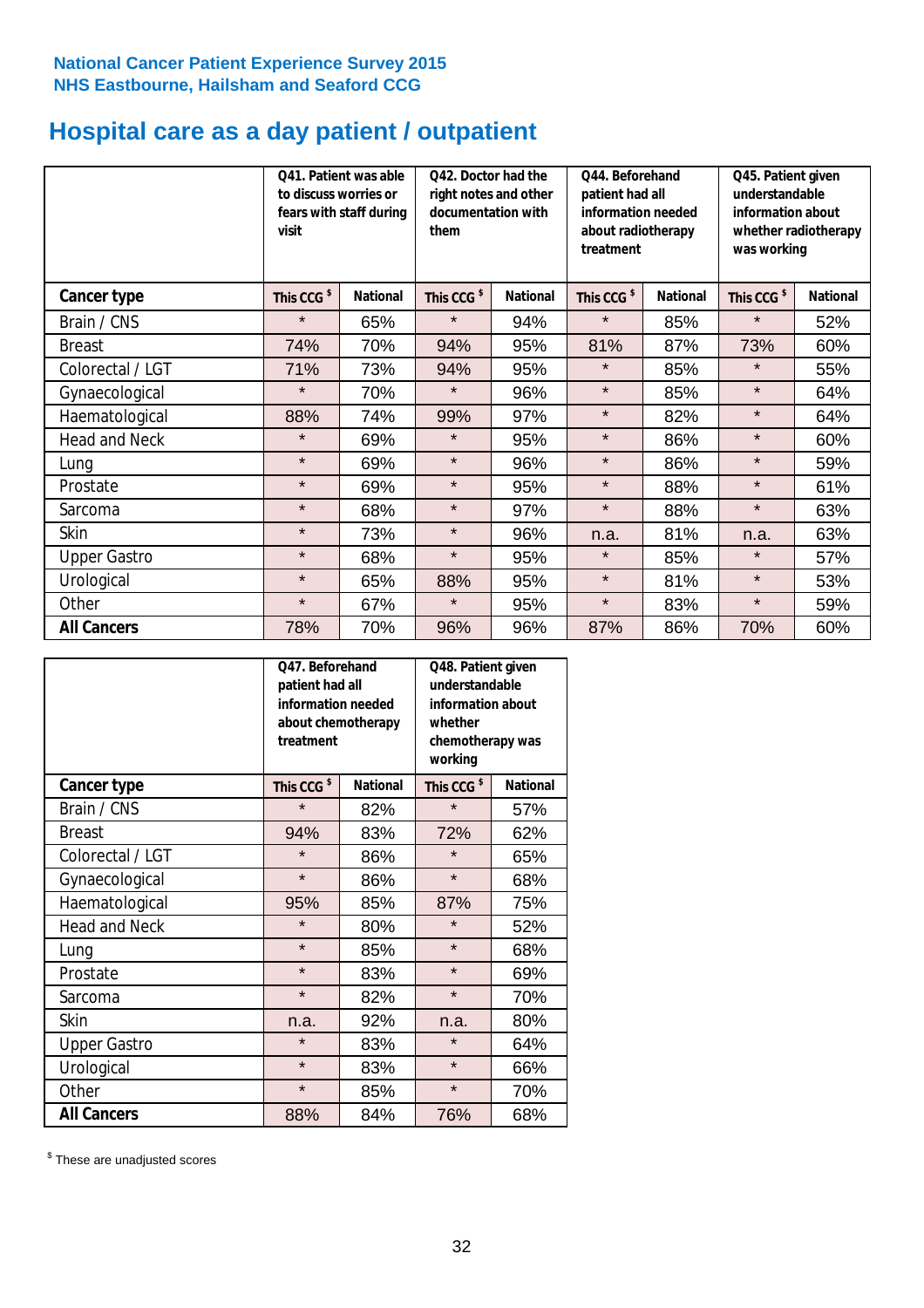# **Home care and support**

|                      | Q49. Hospital staff<br>gave family or                                                  | someone close all the<br>information needed to<br>help with care at home | Q50. Patient definitely<br>given enough support<br>from health or social<br>services during<br>treatment |                 | Q51. Patient definitely<br>given enough support<br>from health or social<br>services after<br>treatment |     |
|----------------------|----------------------------------------------------------------------------------------|--------------------------------------------------------------------------|----------------------------------------------------------------------------------------------------------|-----------------|---------------------------------------------------------------------------------------------------------|-----|
| <b>Cancer type</b>   | This CCG <sup>\$</sup><br><b>National</b><br>This CCG <sup>\$</sup><br><b>National</b> |                                                                          | This CCG <sup>\$</sup>                                                                                   | <b>National</b> |                                                                                                         |     |
| Brain / CNS          | $\star$                                                                                | 56%                                                                      | $\star$                                                                                                  | 44%             | $\star$                                                                                                 | 44% |
| <b>Breast</b>        | 65%                                                                                    | 57%                                                                      | $\star$                                                                                                  | 54%             | $\star$                                                                                                 | 40% |
| Colorectal / LGT     | 50%                                                                                    | 60%                                                                      | 45%                                                                                                      | 62%             | $\star$                                                                                                 | 52% |
| Gynaecological       | $\star$                                                                                | 56%                                                                      | $\star$                                                                                                  | 52%             | $\star$                                                                                                 | 42% |
| Haematological       | 68%                                                                                    | 60%                                                                      | 45%                                                                                                      | 52%             | $\star$                                                                                                 | 43% |
| <b>Head and Neck</b> | $\star$                                                                                | 59%                                                                      | $\star$                                                                                                  | 53%             | $\star$                                                                                                 | 50% |
| Lung                 | $\star$                                                                                | 57%                                                                      | $\star$                                                                                                  | 52%             | $\star$                                                                                                 | 42% |
| Prostate             | $\star$                                                                                | 55%                                                                      | $\star$                                                                                                  | 47%             | $\star$                                                                                                 | 43% |
| Sarcoma              | $\star$                                                                                | 59%                                                                      | $\star$                                                                                                  | 58%             | $\star$                                                                                                 | 53% |
| Skin                 | $\star$                                                                                | 67%                                                                      | $\star$                                                                                                  | 58%             | $\star$                                                                                                 | 61% |
| <b>Upper Gastro</b>  | $\star$                                                                                | 59%                                                                      | $\star$                                                                                                  | 54%             | $\star$                                                                                                 | 45% |
| Urological           | $\star$                                                                                | 55%                                                                      | $\star$                                                                                                  | 47%             | $\star$                                                                                                 | 44% |
| Other                | $\star$                                                                                | 54%                                                                      | $\star$                                                                                                  | 55%             | $\star$                                                                                                 | 48% |
| <b>All Cancers</b>   | 63%                                                                                    | 58%                                                                      | 49%                                                                                                      | 54%             | 46%                                                                                                     | 45% |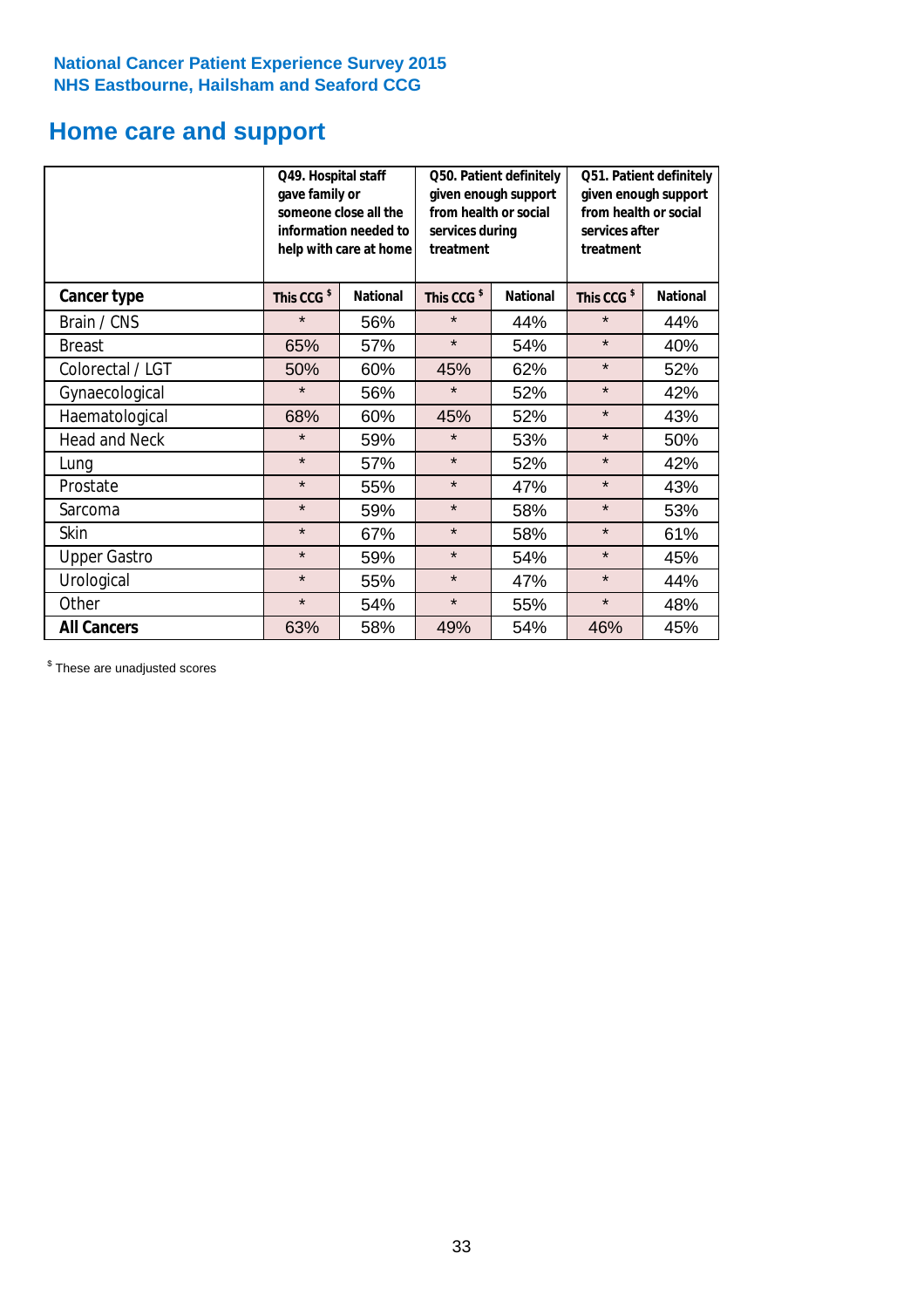# **Care from your general practice**

|                      | information about<br>treatment | Q52. GP given enough<br>patient's condition and | O53. Practice staff<br>definitely did<br>everything they could<br>to support patient |                 |  |
|----------------------|--------------------------------|-------------------------------------------------|--------------------------------------------------------------------------------------|-----------------|--|
| <b>Cancer type</b>   | This CCG <sup>\$</sup>         | <b>National</b>                                 | This CCG <sup>\$</sup>                                                               | <b>National</b> |  |
| Brain / CNS          | $\star$                        | 94%                                             | $\star$                                                                              | 59%             |  |
| <b>Breast</b>        | 98%                            | 96%                                             | 68%                                                                                  | 63%             |  |
| Colorectal / LGT     | 100%                           | 95%                                             | 63%                                                                                  | 63%             |  |
| Gynaecological       | $\star$                        | 95%                                             | $\star$                                                                              | 59%             |  |
| Haematological       | 97%                            | 96%                                             | 70%                                                                                  | 61%             |  |
| <b>Head and Neck</b> | $\star$                        | 93%                                             | $\star$                                                                              | 60%             |  |
| Lung                 | 95%                            | 95%                                             | $\star$                                                                              | 62%             |  |
| Prostate             | $\star$                        | 95%                                             | $\star$                                                                              | 67%             |  |
| Sarcoma              | $\star$                        | 97%                                             | $\star$                                                                              | 65%             |  |
| Skin                 | $\star$                        | 97%                                             | $\star$                                                                              | 71%             |  |
| <b>Upper Gastro</b>  | $\star$                        | 94%                                             | $\star$                                                                              | 62%             |  |
| Urological           | 100%                           | 95%                                             | 61%                                                                                  | 64%             |  |
| Other                | $\star$                        | 95%                                             | $\star$                                                                              | 61%             |  |
| <b>All Cancers</b>   | 97%                            | 95%                                             | 68%                                                                                  | 63%             |  |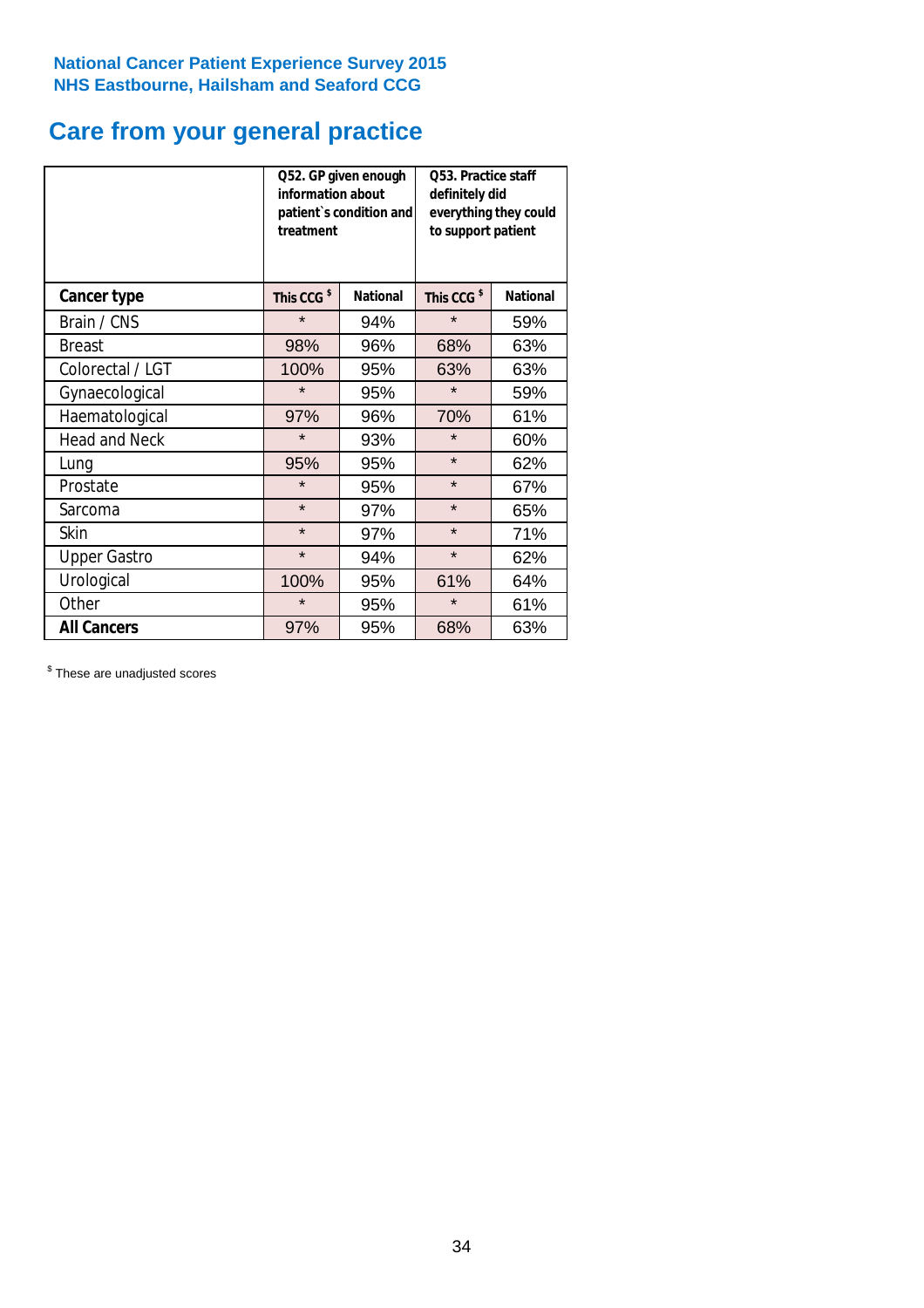# **Your overall NHS care**

|                      | Q54. Hospital and<br>community staff<br>always worked well<br>together |                 | Q55. Patient given a<br>care plan |                 | Q56. Overall the<br>administration of the<br>care was very good /<br>qood |                 | Q57. Length of time for<br>attending clinics and<br>appointments was<br>right |                 |
|----------------------|------------------------------------------------------------------------|-----------------|-----------------------------------|-----------------|---------------------------------------------------------------------------|-----------------|-------------------------------------------------------------------------------|-----------------|
| <b>Cancer type</b>   | This CCG <sup>\$</sup>                                                 | <b>National</b> | This CCG <sup>\$</sup>            | <b>National</b> | This CCG <sup>\$</sup>                                                    | <b>National</b> | This CCG <sup>\$</sup>                                                        | <b>National</b> |
| Brain / CNS          | $\star$                                                                | 45%             | $\star$                           | 29%             | $\star$                                                                   | 84%             | $\star$                                                                       | 60%             |
| <b>Breast</b>        | 60%                                                                    | 60%             | 26%                               | 35%             | 92%                                                                       | 90%             | 60%                                                                           | 64%             |
| Colorectal / LGT     | 54%                                                                    | 60%             | 38%                               | 36%             | 84%                                                                       | 88%             | 64%                                                                           | 68%             |
| Gynaecological       | $\star$                                                                | 58%             | $\star$                           | 29%             | $\star$                                                                   | 89%             | $\star$                                                                       | 66%             |
| Haematological       | 73%                                                                    | 63%             | 23%                               | 33%             | 96%                                                                       | 92%             | 77%                                                                           | 62%             |
| <b>Head and Neck</b> | $\star$                                                                | 58%             | $\star$                           | 34%             | $\star$                                                                   | 89%             | $\star$                                                                       | 65%             |
| Lung                 | 82%                                                                    | 63%             | $\star$                           | 32%             | 96%                                                                       | 89%             | 83%                                                                           | 70%             |
| Prostate             | $\star$                                                                | 63%             | $\star$                           | 36%             | $\star$                                                                   | 87%             | $\star$                                                                       | 71%             |
| Sarcoma              | $\star$                                                                | 60%             | $\star$                           | 31%             | $\star$                                                                   | 90%             | $\star$                                                                       | 63%             |
| Skin                 | $\star$                                                                | 69%             | $\star$                           | 39%             | $\star$                                                                   | 89%             | $\star$                                                                       | 73%             |
| <b>Upper Gastro</b>  | $\star$                                                                | 58%             | $\star$                           | 36%             | $\star$                                                                   | 88%             | $\star$                                                                       | 66%             |
| Urological           | 55%                                                                    | 62%             | 33%                               | 26%             | 94%                                                                       | 84%             | 81%                                                                           | 73%             |
| Other                | $\star$                                                                | 56%             | $\star$                           | 29%             | $\star$                                                                   | 87%             | $\star$                                                                       | 61%             |
| <b>All Cancers</b>   | 63%                                                                    | 61%             | 30%                               | 33%             | 91%                                                                       | 89%             | 72%                                                                           | 66%             |

|                      | Q58. Taking part in<br>cancer research | discussed with patient | Q59. Patient's average<br>rating of care scored<br>from very poor to very<br>good |                 |  |
|----------------------|----------------------------------------|------------------------|-----------------------------------------------------------------------------------|-----------------|--|
| <b>Cancer type</b>   | This CCG <sup>\$</sup>                 | <b>National</b>        | This CCG <sup>\$</sup>                                                            | <b>National</b> |  |
| Brain / CNS          | $\star$                                | 32%                    | $\star$                                                                           | 8.5             |  |
| <b>Breast</b>        | 18%                                    | 28%                    | 8.9                                                                               | 8.8             |  |
| Colorectal / LGT     | 15%                                    | 22%                    | 8.4                                                                               | 8.7             |  |
| Gynaecological       | $\star$                                | 27%                    | $\star$                                                                           | 8.7             |  |
| Haematological       | 24%                                    | 36%                    | 9.2                                                                               | 8.8             |  |
| <b>Head and Neck</b> | $\star$                                | 21%                    | $\star$                                                                           | 8.6             |  |
| Lung                 | 10%                                    | 34%                    | 8.7                                                                               | 8.6             |  |
| Prostate             | $\star$                                | 35%                    | $\star$                                                                           | 8.6             |  |
| Sarcoma              | $\star$                                | 29%                    | $\star$                                                                           | 8.7             |  |
| Skin                 | $\star$                                | 17%                    | $\star$                                                                           | 8.9             |  |
| <b>Upper Gastro</b>  | $\star$                                | 30%                    | $\star$                                                                           | 8.6             |  |
| Urological           | 10%                                    | 14%                    | 8.9                                                                               | 8.5             |  |
| Other                | $\star$                                | 31%                    | $\star$                                                                           | 8.6             |  |
| <b>All Cancers</b>   | 20%                                    | 28%                    | 8.9                                                                               | 8.7             |  |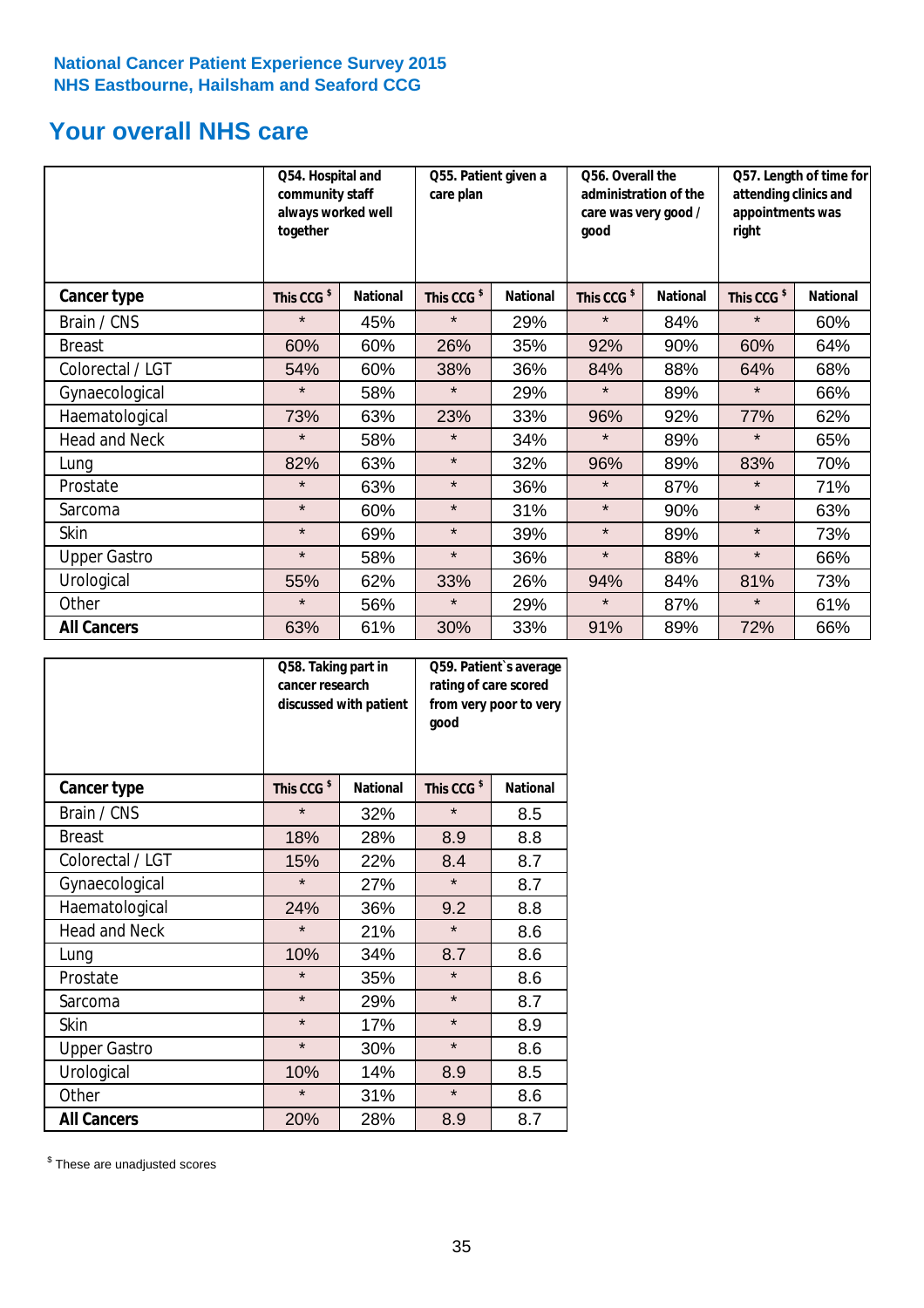# **Annex**

## **Methodology**

The sample for the survey included all adult (aged 16 and over) NHS patients, with a confirmed primary diagnosis of cancer, discharged from an NHS Trust after an inpatient episode or day case attendance for cancer related treatment in the months of April, May and June 2015.

The patients included in the sample had relevant cancer ICD10 codes (C00-99 excluding C44 and C84, and D05) in the first diagnosis field of their patient records, applied to their patient files by the relevant NHS Trust, and were alive at the point at which fieldwork commenced. Deceased checks were undertaken on up to three occasions during fieldwork, to ensure that questionnaires were not sent to patients who had died since their treatment.

Trust samples were checked rigorously for duplicates and patient lists were also de-duplicated nationally to ensure that patients did not receive multiple copies of questionnaires.

The fieldwork for the survey was undertaken between October 2015 and March 2016.

For the first time, the survey used a mixed mode methodology. Questionnaires were sent by post with two reminders where necesssary, but also included an option to complete online. A Freephone helpline was available for respondents to ask questions about the survey, to enable them to complete their questionnaires over the phone, and to provide access to a translation and interpreting facility for those whose first language was not English.

The Health Research Authority supported the survey by granting Section 251 approval.

### **Further information**

Further information on survey methodology, as well as all of the national and local reports and data, is available at www.ncpes.co.uk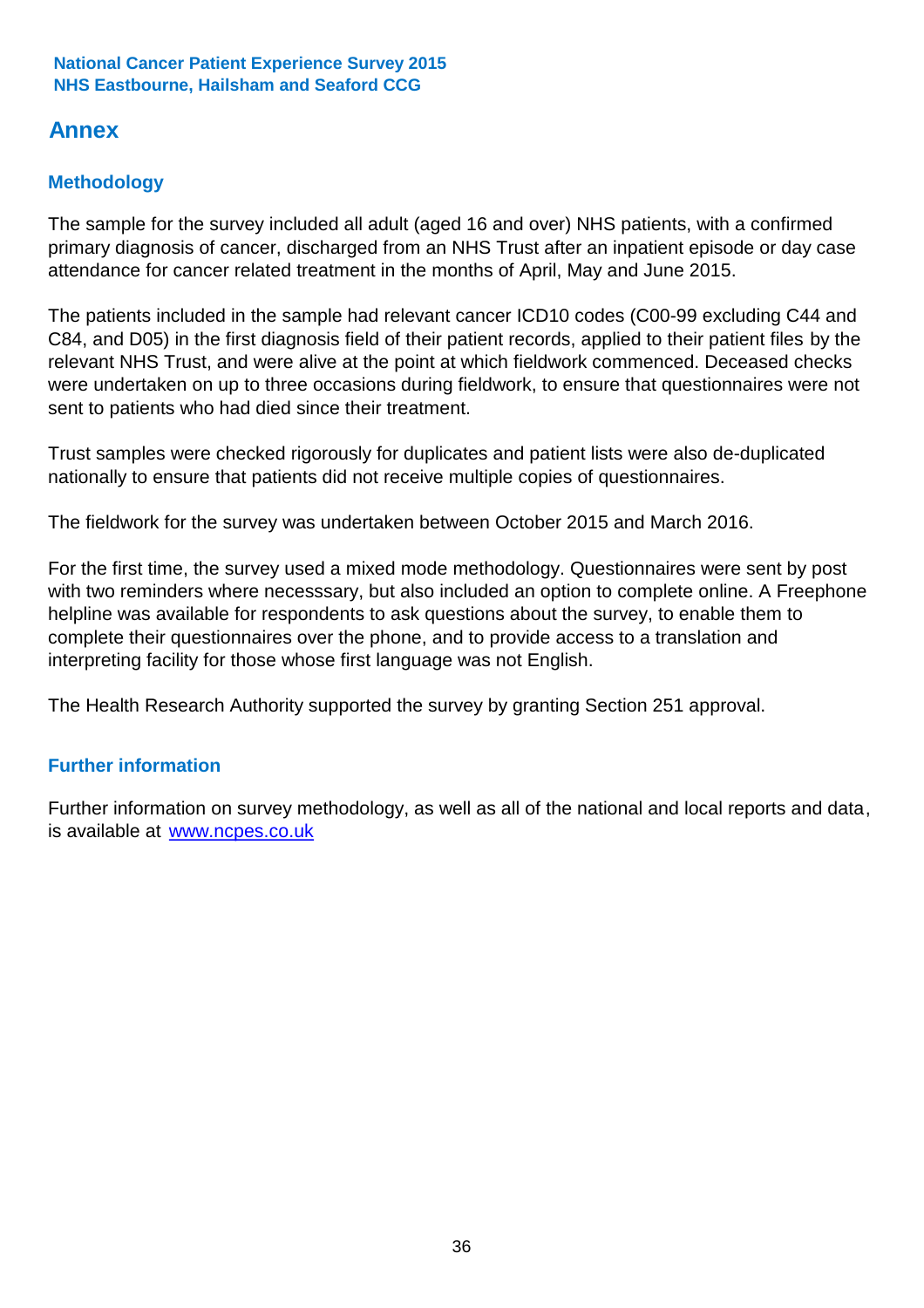### **Redevelopment of the 2015 survey**

A number of significant changes have been made to the National Cancer Patient Experience Survey in 2015:

- the length of the questionnaire has been reduced
- response options have been reviewed and changed to make them consistent throughout the survey
- some of the questions and / or answer options have been changed so that they are now in line with questions in other patient surveys (e.g. the Care Quality Commission national patient surveys), to improve comparability between them
- the topic areas within the questionnaire have been redesigned to capture the whole patient journey.

There are 50 questions in the questionnaire that relate directly to patient experience. Of these, 14 remain unchanged from previous years; and a further 21 have been slightly amended. We draw caution in directly comparing data from the 2015 survey to the findings of the previous CPES surveys, even for identical questions. Changes in the structure of the survey instrument (questionnaire) and also the administration of the survey (calendar period and length of time from sampling to field work start and completion) may influence nationwide averages, although these features will not greatly impact on relative comparisons (e.g. between patient groups or hospitals).

The other 15 questions are either new or substantially changed from previous years.

It is expected that there will be few, if any changes, to the questionnaire going forward so we will be able to compare the results year on year. Where changes are necessary they are expected to be for methodological reasons or to improve question reliability.

Another significant change in 2015 is that an online version of the questionnaire has been developed. The online version was developed to make the questionnaire more accessible for respondents. This may have an impact on the demographic characteristics of the respondents. This may be an improvement if previously underrepresented groups have responded. However, changes to the demographics of respondents may have implications on the overall results - and again, leads us to draw caution in directly comparing results with previous years.

### **Official Statistics**

The 2015 survey data has been published for the first time as Official Statistics. The 2015 survey data has been produced and published in line with the Code of Practice for Official Statistics.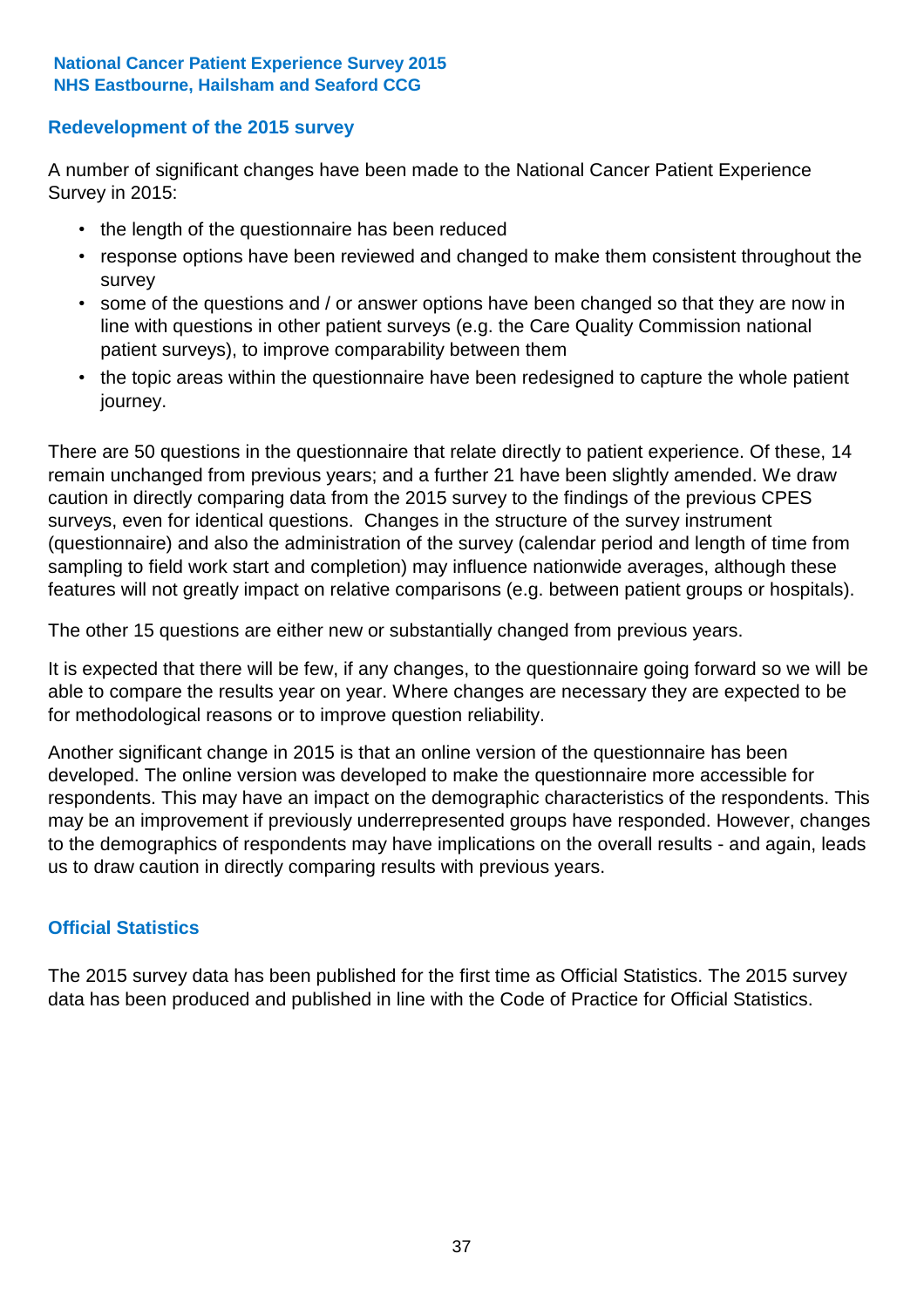### **Scoring methodologies**

49 of the 50 questions relating directly to patient experience have been summarised as the score of the percentage of patients who reported a positive experience. For example:

- question 6 asks: "Overall, how did you feel about the length of time you had to wait for your test to be done?". Responses have been recorded as positive only for those patients who selected the first option ("It was about right")
- question 11 asks: "When you were told you had cancer, were you given written information about the type of cancer you had?". Responses have been recorded as positive only for those patients who selected the first option ("Yes, and it was easy to understand").

Where options do not provide any information on positive/negative patient experience (e.g. "Don't know / can't remember"), they are excluded from the score.

The other question (question 59) asks respondents to rate their overall care on a scale of 0 to 10. Scores have been given as an average on this scale.

A copy of the 2015 questionnaire, marked up with all of these scoring conventions, is available at www.ncpes.co.uk

Further details on the scoring methodology can be found in the technical document for the survey, available at <u>www.ncpes.co.uk</u>

#### **Case-mix adjustment**

For the first time in 2015, case-mix adjusted findings are being presented alongside unadjusted results for CCGs. Case-mix adjustment allows us to account for the impact that differing patient populations might have on results. By using the case-mix adjusted estimates we can obtain a greater understanding of how a CCG is performing given their patient population.

The factors taken into account in this case-mix adjustment are gender, age, ethnic group, deprivation, and tumour group.

For further details on case-mix adjustment, please refer to the technical document for the survey, available at www.ncpes.co.uk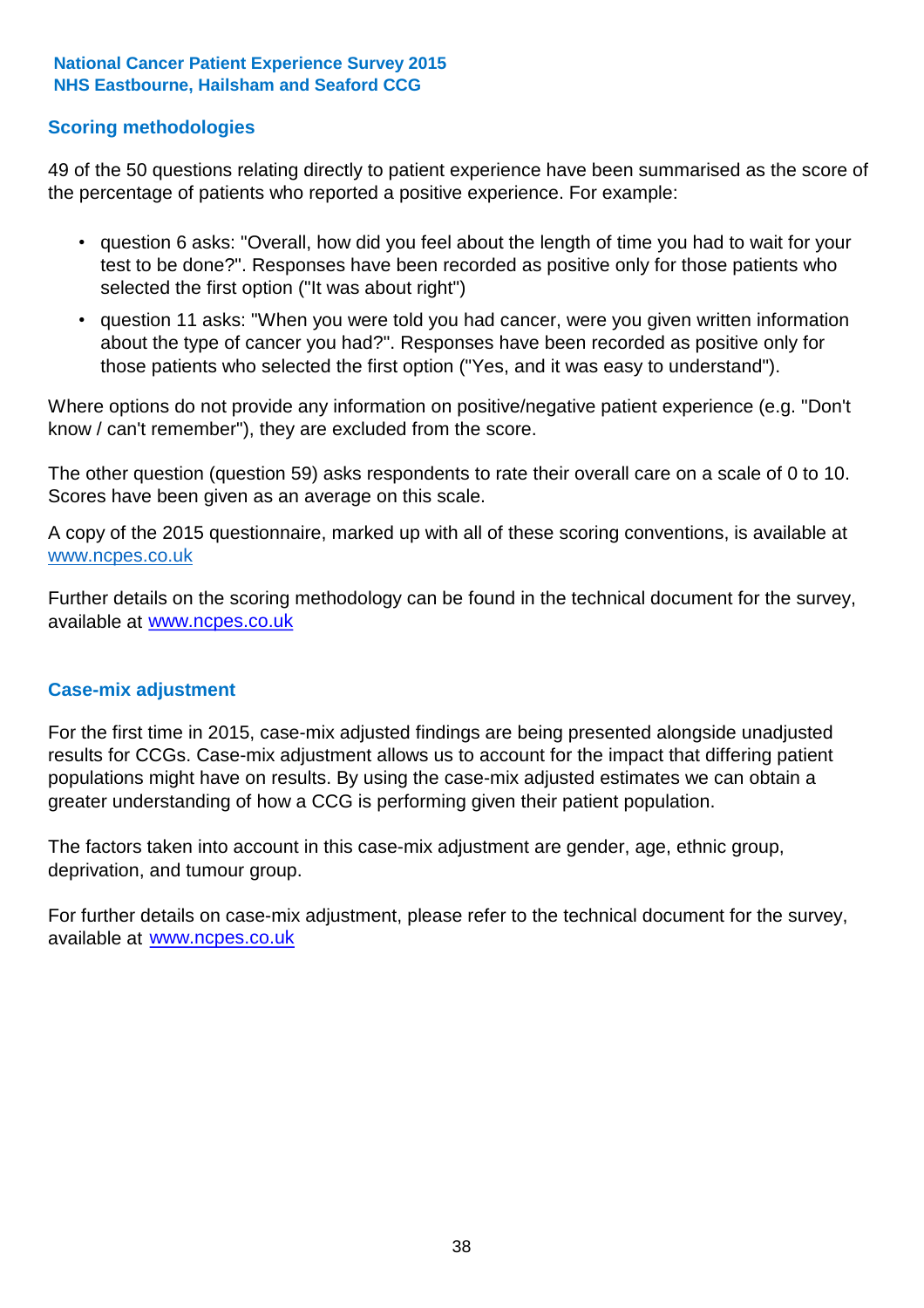### **Response Rates**

|                 | Sample<br><b>Size</b> | <b>Excluded</b> | Adjusted<br><b>Sample</b> | <b>Not</b><br>Returned   Refused | Blank | Completed | Response<br>Rate |
|-----------------|-----------------------|-----------------|---------------------------|----------------------------------|-------|-----------|------------------|
| <b>National</b> | 116,991               | 8.719           | 108,272                   | 33,168                           | 3.918 | 71,186    | 66%              |
| 09F             | 479                   | 19 <sub>l</sub> | 460                       | 100                              | 24    | 336       | 73%              |

#### **Respondents by tumour group**

The tables below show the numbers of patients from each tumour group and the age and gender distribution of these patients.

| <b>Tumour Group</b>  | Number of<br>respondents* |
|----------------------|---------------------------|
| Brain / CNS          | 3                         |
| <b>Breast</b>        | 54                        |
| Gynaecological       | 13                        |
| Colorectal / LGT     | 46                        |
| Lung                 | 25                        |
| <b>Skin</b>          | 19                        |
| Haematological       | 83                        |
| <b>Upper Gastro</b>  | 18                        |
| Other                | 11                        |
| Urological           | 31                        |
| Prostate             | 19                        |
| Sarcoma              | $\overline{7}$            |
| <b>Head and Neck</b> | 7                         |

*\* These figures may not match the numerator for all questions in the 'Comparisons by tumour group' section of this report, because not all questions were answered by all respondents.*

### **Respondents by age and gender**

The questionnaire asked respondents to give their year of birth. This information has been amalgamated into 8 age bands. The age and gender distribution for the CCG was as follows:

|             | 16-24 | 25-34 | 35-44 | 45-54 | 55-64 | 65-74 | 75-84 | $85+$        | Total |
|-------------|-------|-------|-------|-------|-------|-------|-------|--------------|-------|
| <b>Male</b> |       |       |       | 10    | 25    | 63    | 40    | $\mathbf{A}$ | 166   |
| Female      |       |       | ⌒     | 30    | 32    | 55    | 41    |              | 170   |
| Total       |       |       |       | 40    | 57    | 118   | 81    | 28           | 336   |